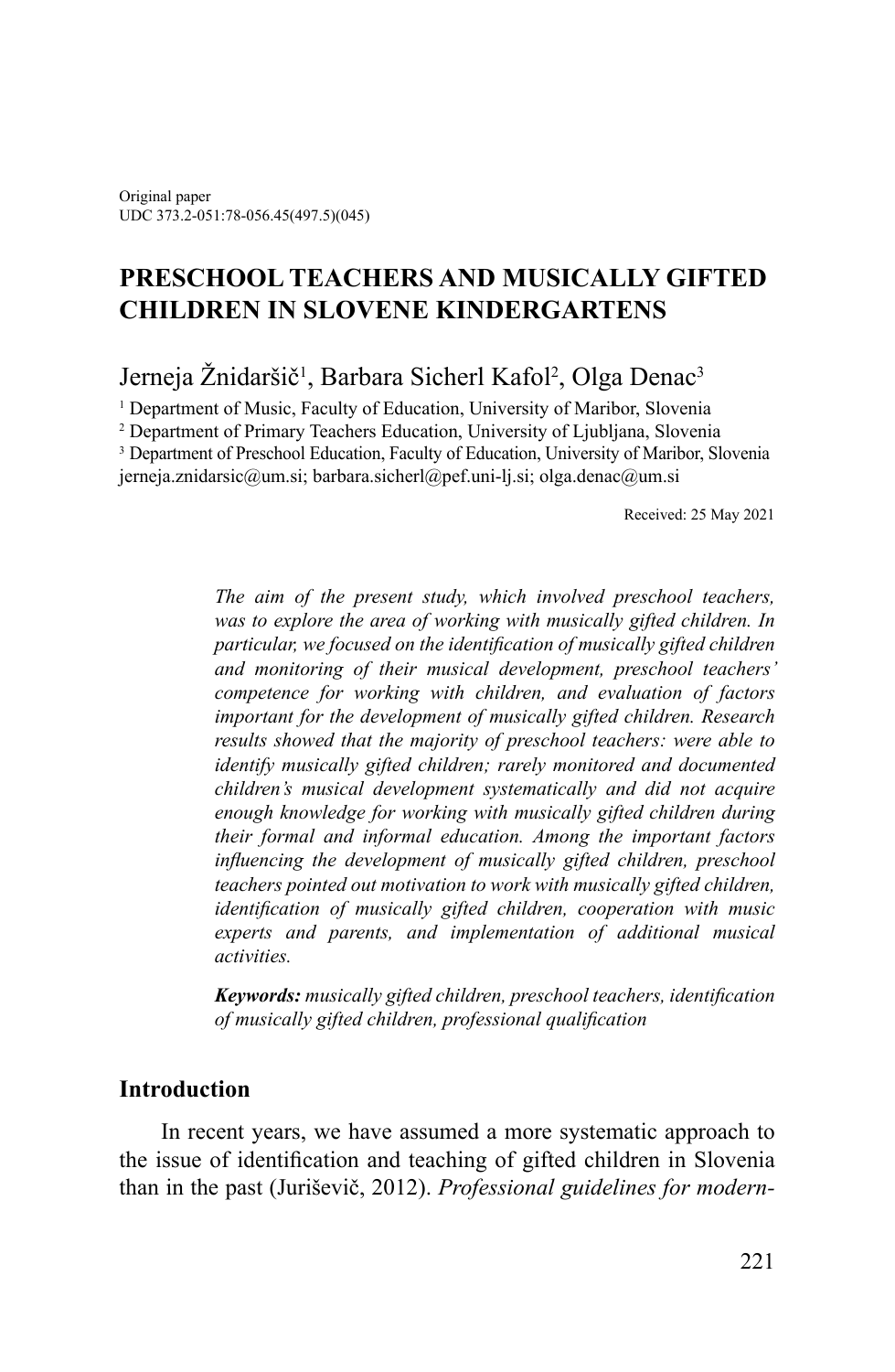*izing the concept of identification of gifted children, pupils, and secondary-school students and for working with them* (2019), established at the national level, direct kindergartens and schools', towards identifying gifted children and pupils and ensuring learning conditions that favour their development.

Important directions for the identification of gifted children can already be found in the basic programme document for working with children. The principle of equal opportunities and recognition of differences among children set out in the *Curriculum for Kindergartens* (1999, 8), is implemented through the insurance of equal conditions for the development of every child, while considering individual differences in the development and in learning. The objectives in the *Curriculum for Kindergartens* (1999, 10) promote a balanced array of various areas and activities, which on one hand, enables a more in-depth focus in individual areas and on the other, a greater variety in all activity areas of preschool education. Monitoring the development of the gifted in the preschool period is of particular importance, as their learning is very intense and fast. In some children, musical giftedness can be detected at a very early stage. The Curriculum defines music as part of a broader activity area, i.e. the arts, which consists also of art, design, dance, theatre, and audiovisual activities. The objectives and examples of activities enable children to realise their creative potentials which are shown in their music exploration and learning.

Neuroscientists underline the importance of early recognition of a child's potential and the creation of connections between neurons with adequate stimulation (Bregant, 2012; Stadelmann, 2003). In this period, a child's attitude to learning is shaped, representing the motivational potential for the formation of a positive attitude to learning at any later point in their life (Dweck, 2006). The results of a study by Ruismäki and Tereska (2006) also point out the importance and influence of musical experience in early childhood on the attitude and musical achievements in adulthood.

The present paper addresses musically gifted children, from the perspective of preschool teachers. In the research presented, special

<sup>&</sup>lt;sup>1</sup> Admission of children into kindergartens at the age of eleven months, and into compulsory school at the age of 6.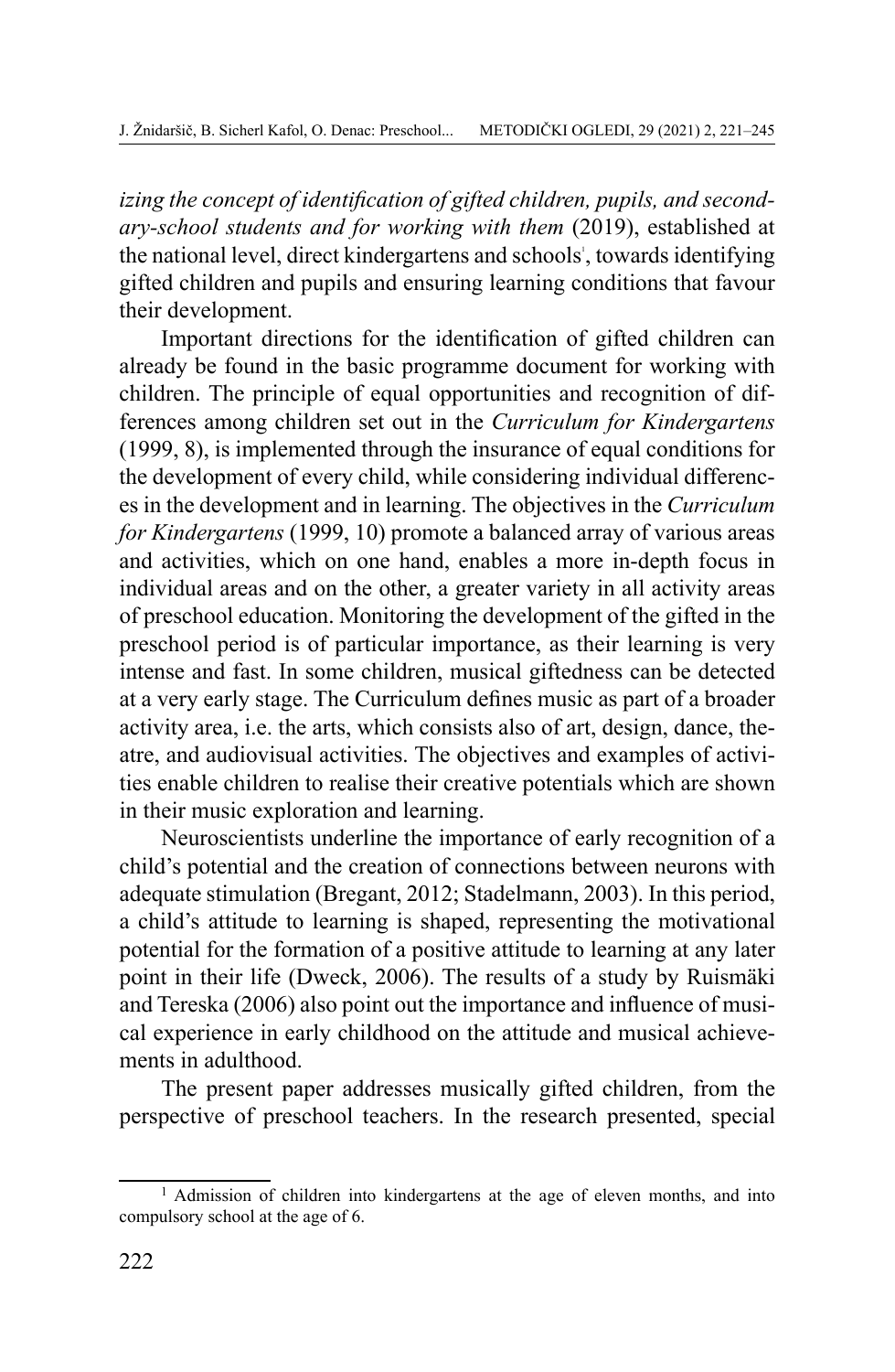emphasis is placed on the nature of the identification of musically gifted children, the monitoring of their musical development, evaluation of the factors important for the development of musically gifted children, and the preschool teachers' beliefs regarding their competences for working with musically gifted children.

#### **Giftedness and talent**

Due to the complexity and the dynamics of phenomena, giftedness and talent are understood and used in various ways, through different conceptualizations of the terms. The evolution of ideas, described by Kaufman and Sternberg (2008, 72–78), is reflected in four sets of models. In *domain-general models* (Galton, 1869; Spearman, 1904; Terman, 1916), giftedness and talent were used almost interchangeably and general intelligence was the focal point of research interest. With *domain-specific models* (Carroll, 1993; Gardner, 1983; Thurstone, 1938) the notion of general intelligence was challenged with hierarchical psychometric definitions of intelligence, which led to understanding giftedness in relation to hierarchically related abilities. It was implied that individuals can be gifted in various areas, therefore it is necessary to encourage the progress of skill level in the specific domain. That notion evolved with *systems models* (Renzulli, 1978); Sternberg, 2003), where the importance of co-dependent psychological processes was considered. One of the well-known systems models was represented by Renzulli (1978), in *The three-ring conceptions of giftedness*, where giftedness is explained through main dimensions of human potential for creative productivity, namely, three clusters of traits: above average ability, creativity, and commitment task, that are interacting with "personality and environmental factors that give rise to the three rings" (Renzulli 2016, 67). The Renzulli (1978) theory was modified by Mönks (1992), who presented the Multifactor model of giftedness, where environmental factors (school, family, peers) were added. Considering various external factors that can interact with internal factors and produce gifted behaviour is consistent with *developmental models* (Feldhusen, 1998; Feldman, 1992; Tannebaum, 1986; Gagné, 1985). Gagné (2005) for example, proposed the *differentiated model of gifted and talented*, where he distinguishes between naturally acquired gifted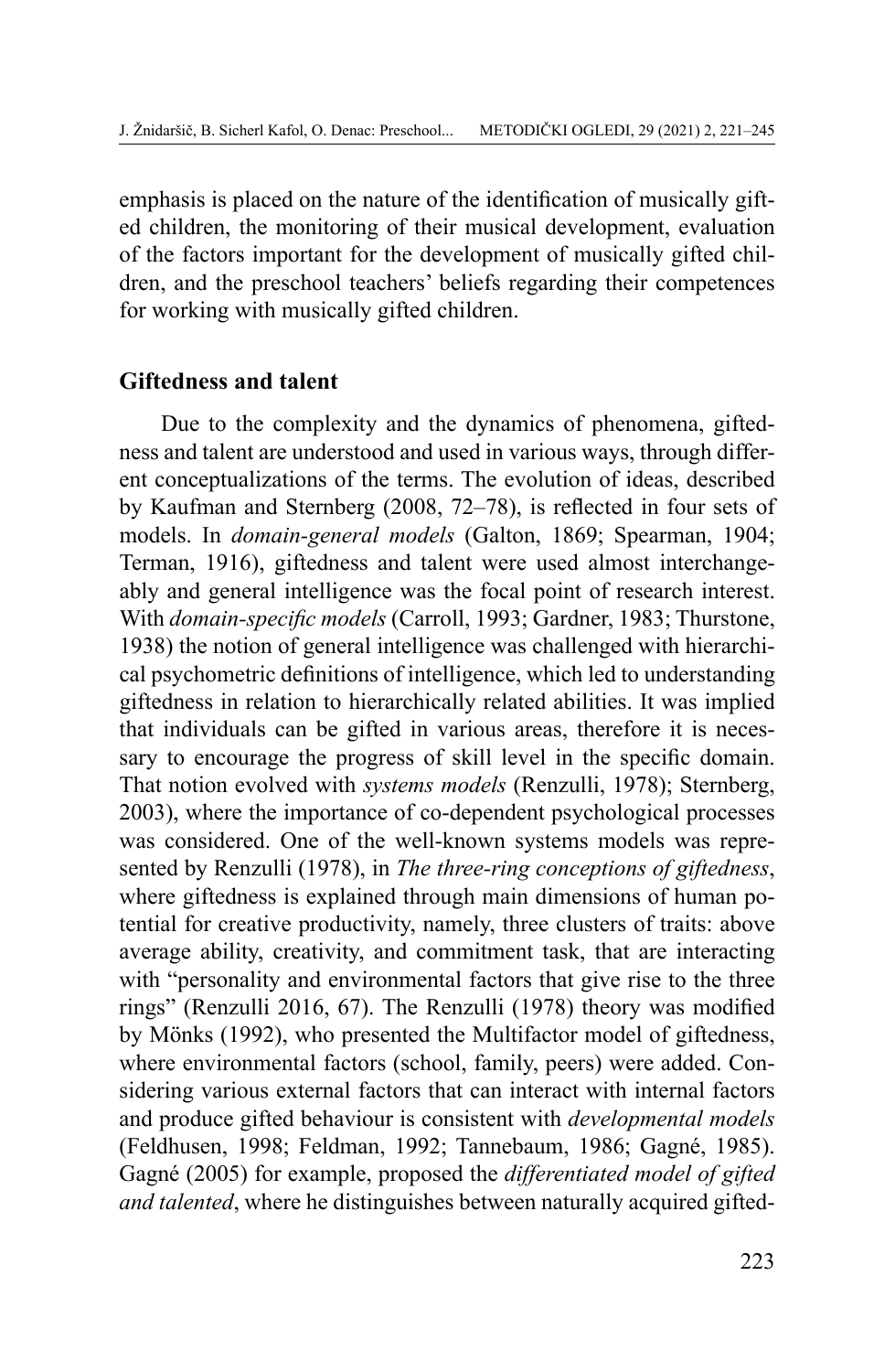ness and trained talent. Giftedness is therefore a natural or innate potential in different aptitude domains (intellectual, creative, socio-affective, sensorimotor, and others). Various environmental and intrapersonal catalysts can exert positive or negative impact, while talent is acquired by systematic learning, training, and practice. Individuals then can develop the talent that is a demonstration of superior performance, associated with different specific fields, including music.

Taking into consideration briefly presented models, along with other, nothing less important one's such as Pfeiffer (2015); Piirto (2008); Subotnik, Olszewski-Kubilius, and Worell (2011), the Slovenian *Professional guidelines for modernizing the concept of identification of gifted children, pupils, and secondary-school students and for working with them* (2019) define giftedness as an outstandingly above average (exceptional) characteristics of individual on the field of intellect (general or specific), learning (general or specific), creativity (art, science…), talents (specific art fields: music, dance…), psychomotorical or sensorimotorical fields (body-movement, sports), and on the filed of social skills and self-regulation (motivation, feelings, metacognition).

## **Musical giftedness and talent**

The diversity of conceptions and definitions of (musical) giftedness and talent is also present in the field of music. According to Nauck-Börner (1983), musical talent cannot be precisely defined. It is a complexity of certain human characteristics that are in direct or indirect connection with music, are expressed to different levels, and interconnect in different ways. In a more recent definition, Haroutounian (2009a) describes musical talent as the ability of a deep awareness of sounds, inner sensation of and manipulation with sounds and communication with others through personal interpretation.

All the attempts to define musical giftedness stem from one problem: how to determine in a child the levels of development of individual musical abilities and how to compare these levels with an average level of musical abilities in children. Another problem lies in the fact that

<sup>&</sup>lt;sup>2</sup> In the article, the terms 'musical giftedness' and 'musical talent' are used interchangeably, depending on the source.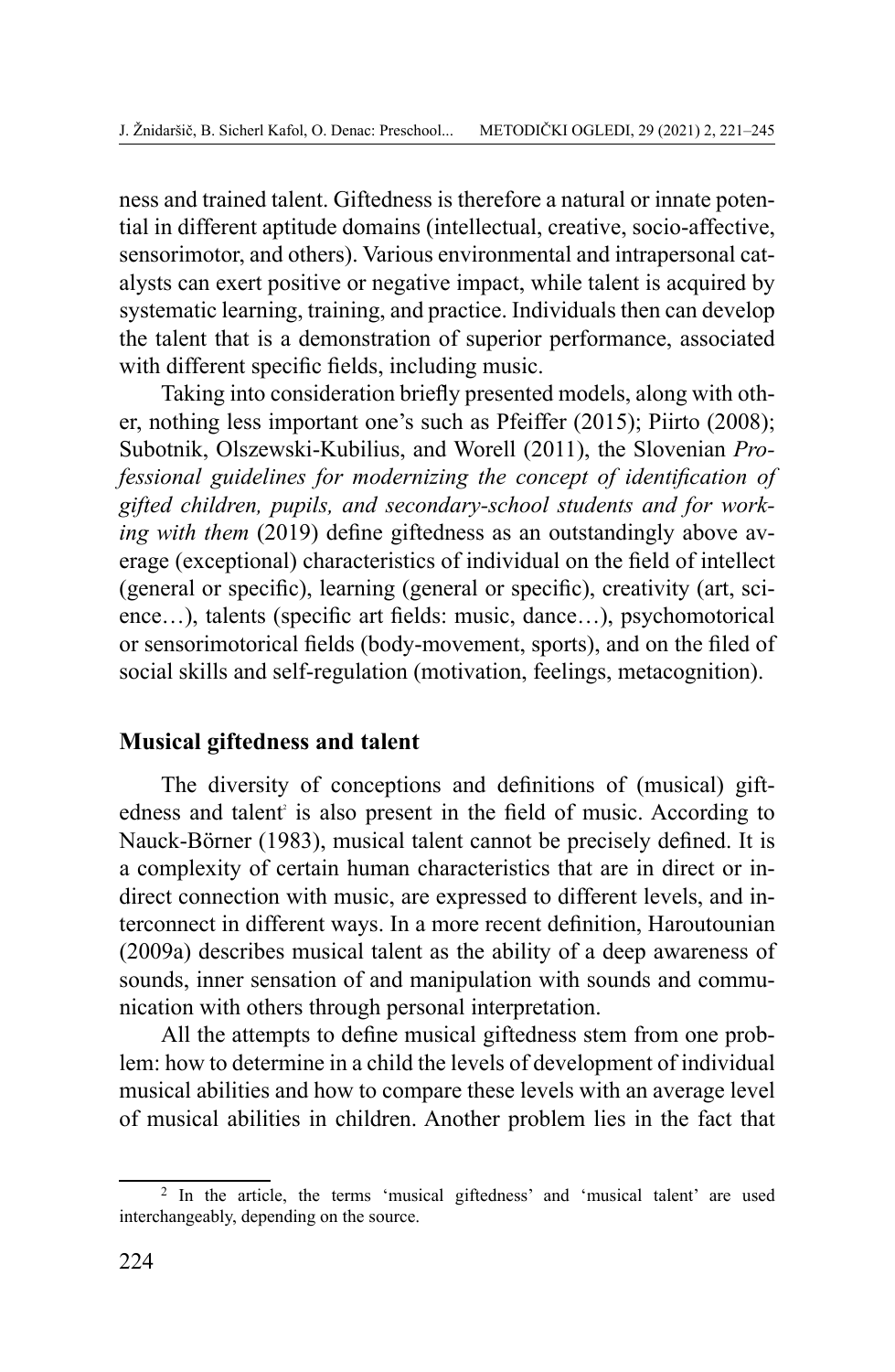musical giftedness can assume a variety of expressions: e.g. composer, soloist, concert attendee, etc. Even though we know that someone is gifted, we still need criteria to justify such belief.

The long-lasting efforts to determine the essence of musical talent have resulted in three different points of view:

- The first one represents a series of additive tests to determine musical talent which is composed of a number of relatively independent individual abilities (to discriminate pitch, loudness, duration, timbre of the sound and tonal memory) that can be measured irrespectively of one another (Seashore *et al*., 1960);
- The second point of view defines musical talent as a holistic model. It is a complex basis to determine musical talent which, in this case, is not seen as a sum of individual abilities, but rather as a mutual, dialectical interaction of a whole of specific musical abilities (Michel, 1960);
- The third point of view has at its forefront a dynamic model developed by Roth (1980), where talent is perceived as a process and achievement that can be developed.

The dynamic model of talent represents the basis for a preschool music education that focuses on the connections between a child's genetics and learning. Similarly, Dai (2017) advocates the evolving complexity theory (ECT), pointing out the need to focus on the development of talents which is made possible by an open, dynamic system, able to change according to the challenges in the environment.

The contemporary developmental models of giftedness (Heller *et al*., 2005; Piirto, 2008) and musical giftedness/talent (McPherson and Williamon, 2006) are focused on the context of complex factors including innate dispositions, socio-cultural environment, as well as cognitive and non-cognitive personal characteristics.

# **Identification of musically gifted children**

Polarisation between the gifted and non-gifted is particularly strong in music. Lack of certain musical abilities in a child detected by a teacher or parents usually leads to the conclusion that child is not musically talented. Consequently, such a child renounces musical activities not only within the education process but also outside school.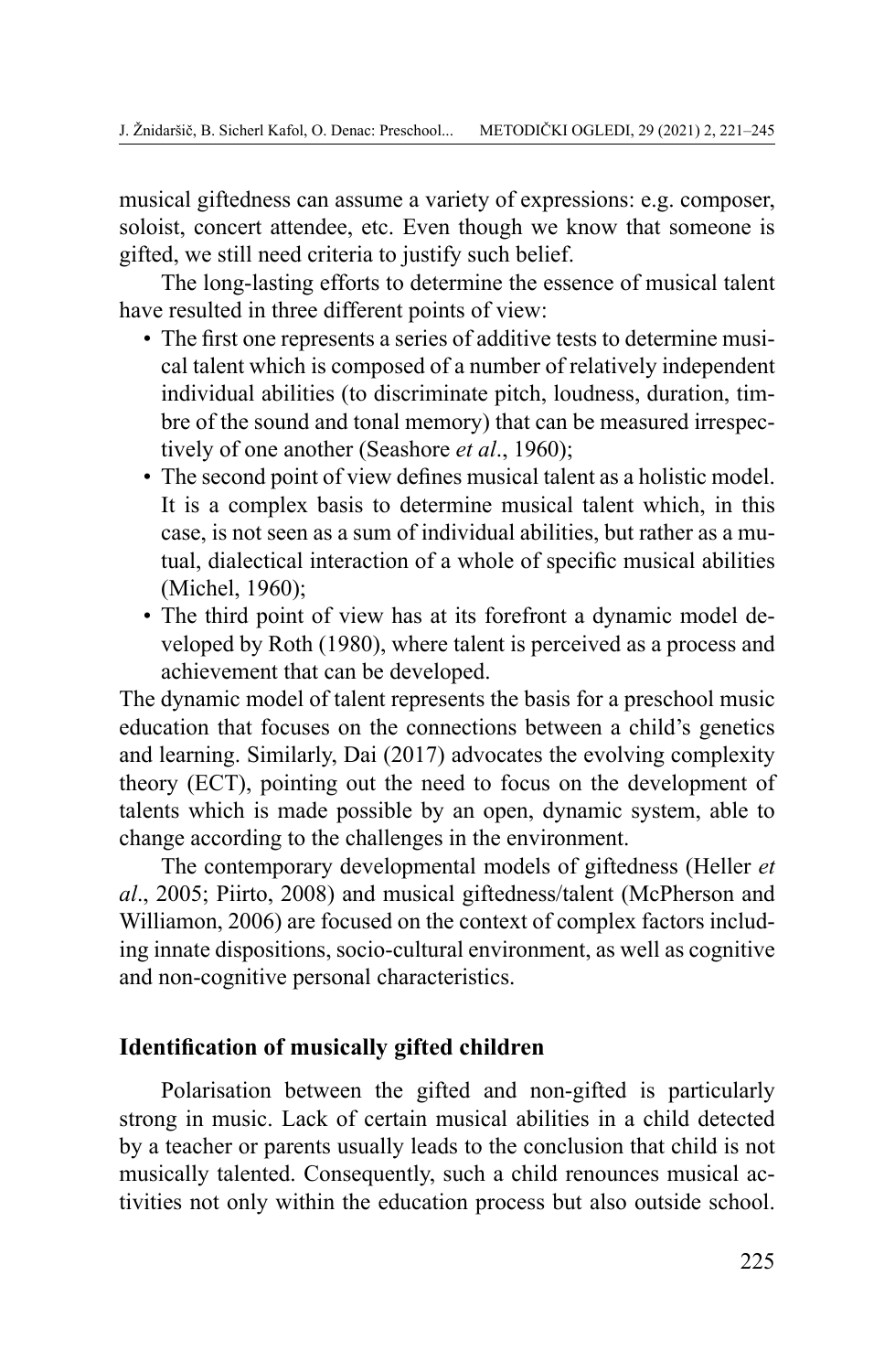Differences in talents, which are considerable in all areas of human activity, are particularly accentuated in music. However, people do not differ by either having or not having a certain quality. The differences are gradual. Sutherland (2012) points out that the use of classical evaluation of data gathered is not appropriate to identify musically gifted children. Instead, she proposes an alternative assessment model which also includes the participation of children and where the focus is on feedback as help in planning new learning experiences. Identification is an ongoing process in which certain gifts can be recognised earlier than others or sooner in one individual and later in another. In the preschool period, we are talking about developmental process diagnostics, which means that we intentionally and systematically observe and monitor a child's progress in line with the principles of formative monitoring (APA, 2017).

Piirto (2008) lists the following characteristics of musically gifted children: spontaneous response to rhythm and melody, pleasure in singing familiar and made-up songs, relative or absolute pitch, sense of tonality, ability to link tonal pitches to visual symbols, appreciation of the aesthetical structure of music, ability to distinguish between contrasting parts of a composition, expression of the wish to play a musical instrument, attention to musical stimuli. The main indicators of musicality in a preschool child are the ability to notice musical contents and emotional response to music. Nikolić *et al.* (2016) point out well-developed musical abilities and skills of children as another important attribute of musical talent, apart from motivation, encouraging environment, and the chance of education.

Identification of musically gifted children should take place in a pleasant environment and in a form of a game to avoid a child having the feeling of being assessed and constrained. The most appropriate method is the observation of children during various musical activities.

Once the teacher identifies a musically gifted child, they must provide the child with individualised learning challenges as well as create the necessary conditions for the child's active role and participation (Rutar, 2013). They must also stimulate the child's motivation in the area where the highest potential is shown. Similarly, the *Professional guidelines for modernisation of the concept of identification of gifted*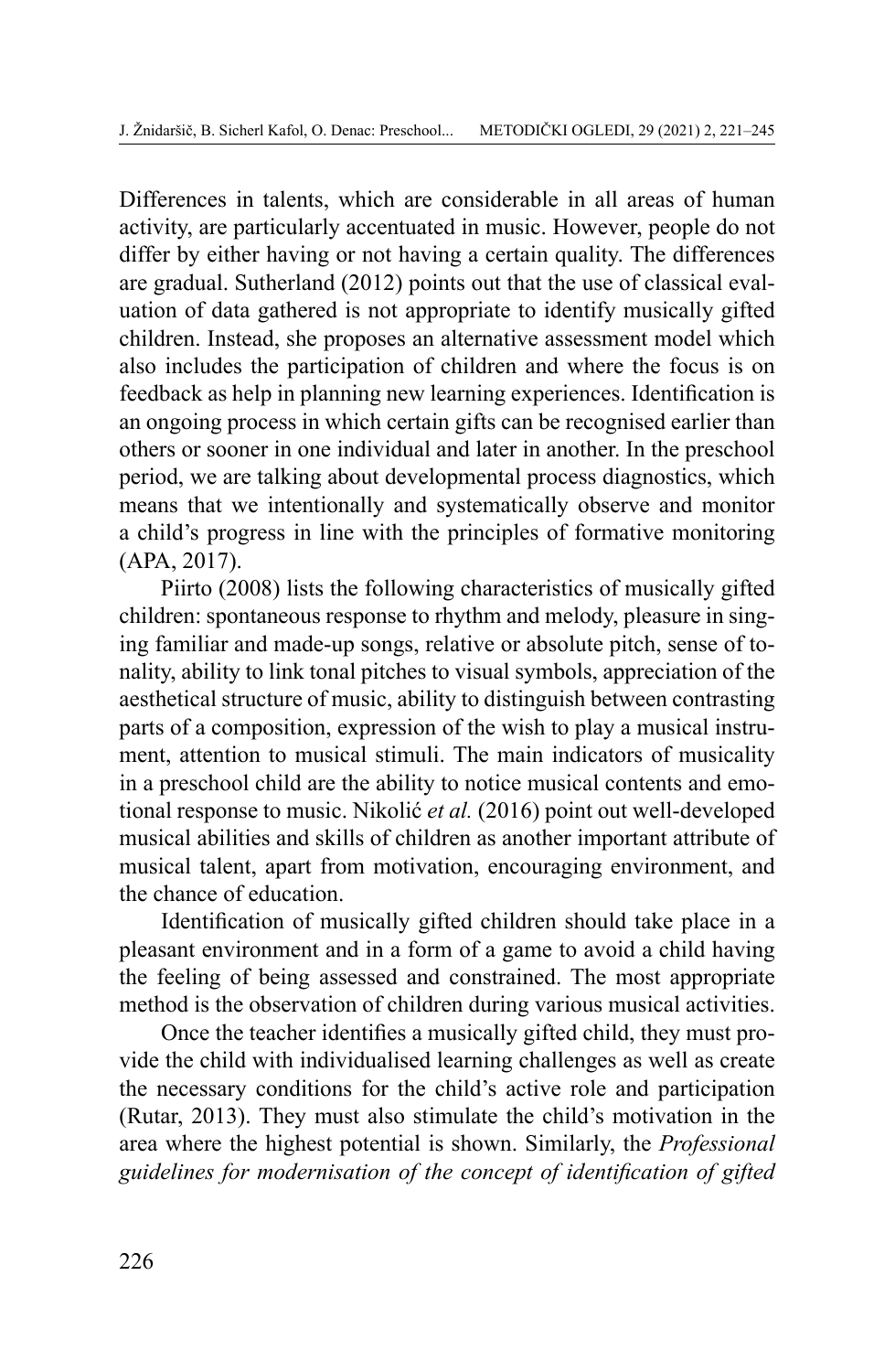*children, pupils and secondary-school students and for working with them* (2019, 67) state:

"For children demonstrating high potentials as well as for all children in kindergarten, the principle of individualisation and personalisation of play and learning as two basic educational activities must be respected."

In Slovene kindergartens and schools, musical talent is often seen as less important. As a general rule, the curricula provide for general music education but do not include the possibility to develop special musical talents (Kovačič and Črčinovič Rozman, 2014). In order to adapt educational work to a child's abilities and interests, a teacher must be motivated and competent also in the field of working with musically gifted children.

# **Research**

The aim of the present study was to examine opinions and assessments of preschool teachers on identifying musically gifted preschool children.

To achieve this aim, the research will attempt to answer the following research questions:

- Whether preschool teachers in kindergartens can identify potentially musically gifted children, and what characteristics of musical development preschool teachers the most frequently looked for to identify musically gifted children?
- How often do preschool teachers monitor the musical development of children and what documentation strategies do they use to identify musically gifted children?
- Whether preschool teachers believe that they are qualified to work with musically gifted children; where did preschool teachers acquire the knowledge to work with musically gifted children and which areas preschool teachers wanted to improve their professional knowledge in?
- How do preschool teachers evaluate the importance of individual factors for the development of musically gifted children?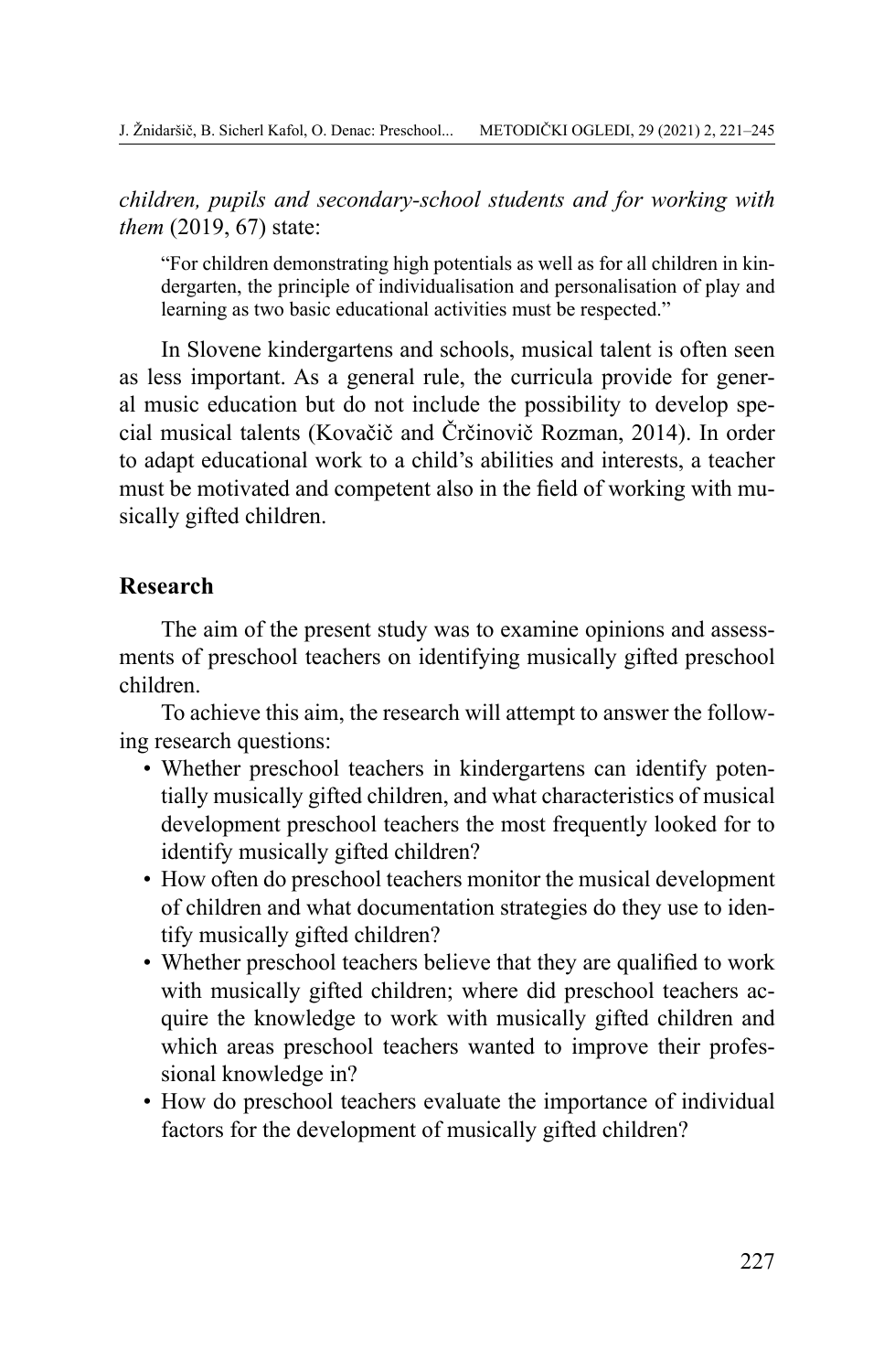## **Methodology**

The descriptive research involved preschool teachers from Slovene kindergartens (n=1122), who carried out the learning process with children aged 3 to 6 years and were selected based on simple random sampling.

Preschool teacher filled in a questionnaire, and their responses were used for data collection. The questionnaire included close-type questions (dichotomous questions, questions with verbal and graduated answers). The questionnaire was created in accordance with the following measurement characteristics:

*Validity* was based on rational judgement by experts (counsellors for the art of the national Education Institute) of the test questionnaire's content and design, and on its probing use.

*Reliability* was assured with precise instructions, unambiguous, specific questions, and with the comparison of the answers to content-related questions.

*Objectivity*, in the phase of collecting data, was based on the use of an electronic survey, and in the phase of evaluation, on the understanding of the answers without subjective interventions.

Gathered data were processed with the SPSS 27 programme . Data are presented in tables with the indication of the absolute (f) and percentage frequencies  $(f\%)$ .

#### **Results**

The results of the study will be presented in the line of research questions.

*Whether preschool teachers in kindergartens can identify potentially musically gifted children, and what characteristics of musical development preschool teachers the most frequently looked for to identify musically gifted children?* The majority of preschool teachers (f= 998,  $f\% = 88.9\%$ ) were able to identify the potentially musically gifted children in their groups.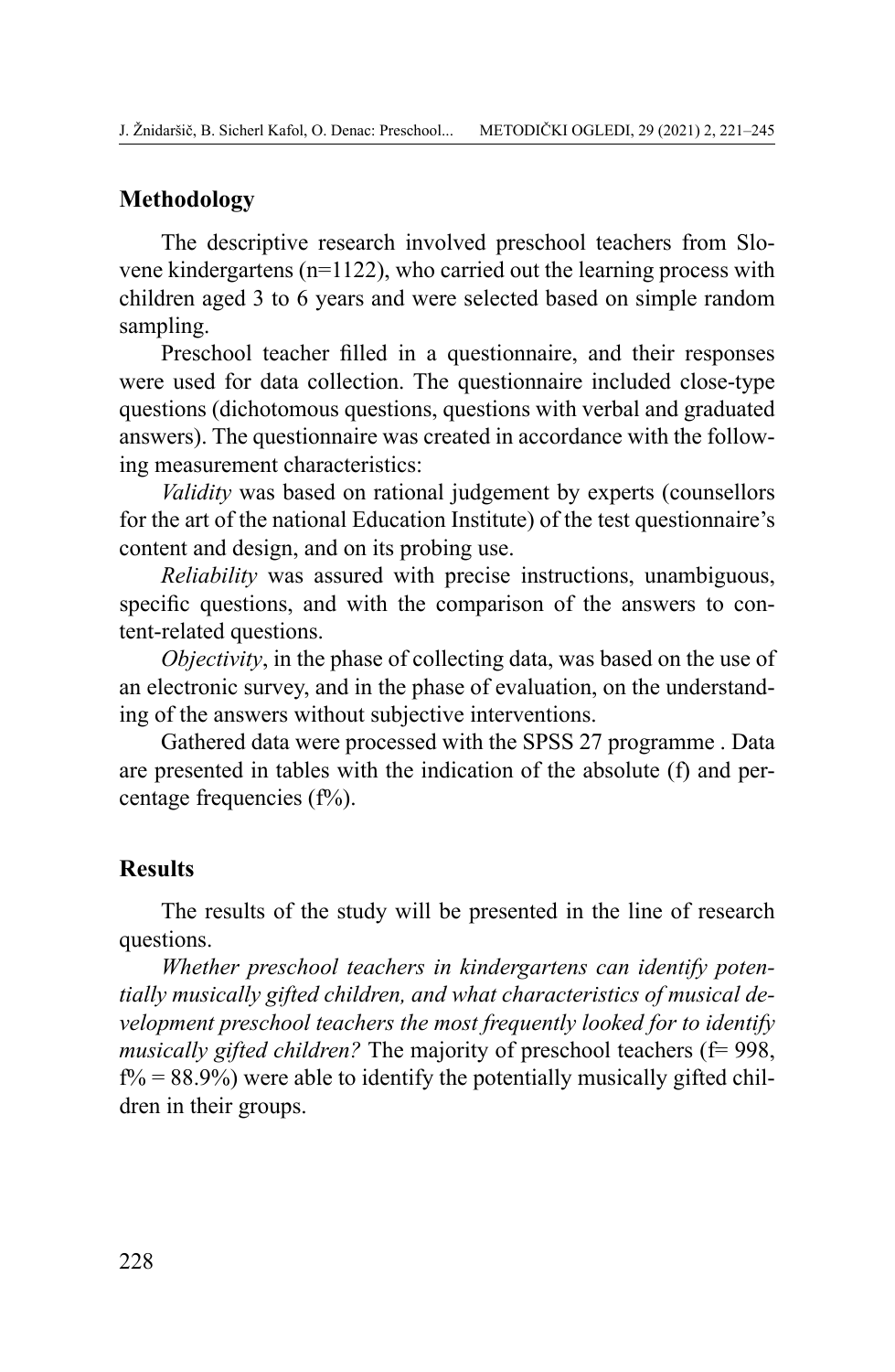| <b>Characteristics of</b>                                           | <b>Yes</b> |       |             | N <sub>0</sub> | <b>Total</b> |       |
|---------------------------------------------------------------------|------------|-------|-------------|----------------|--------------|-------|
| musically gifted<br>children                                        | f          | $f\%$ | $\mathbf f$ | $f\%$          | f            | $f\%$ |
| Well-developed melodic<br>hearing.                                  | 761        | 76.3  | 237         | 23.7           | 998          | 100   |
| Well-developed rhythmic<br>hearing.                                 | 820        | 82.2  | 178         | 17.8           | 998          | 100   |
| Ability to quickly learn<br>the lyrics and the melody<br>of a song. | 426        | 42.7  | 572         | 57.3           | 998          | 100   |
| Lively interpretation of<br>children's songs.                       | 515        | 51.6  | 483         | 48.4           | 998          | 100   |
| Skilfulness when playing<br>an instrument.                          | 358        | 35.9  | 640         | 64.1           | 998          | 100   |
| Frequent movement<br>response to music.                             | 396        | 39.7  | 602         | 60.3           | 998          | 100   |
| Intensive experience of<br>music content.                           | 372        | 37.3  | 626         | 62.7           | 998          | 100   |
| Frequent spontaneous<br>instrumental creation.                      | 433        | 43.4  | 565         | 56.6           | 998          | 100   |
| Frequent spontaneous<br>vocal creation.                             | 464        | 46.5  | 534         | 53.5           | 998          | 100   |
| Intense exploration of the<br>sound environment.                    | 343        | 34.4  | 655         | 65.6           | 998          | 100   |
| Great interest in musical<br>activities.                            | 609        | 61.0  | 389         | 39.0           | 998          | 100   |

**Table 1**. Characteristics most frequently used by preschool teachers while identifying musically gifted children

The results (Table 1) show that the majority of preschool teachers were able to identify a musically gifted child by their level of development of rhythmic and melodic hearing, expression of interest in musical activities, and lively interpretation of children's songs.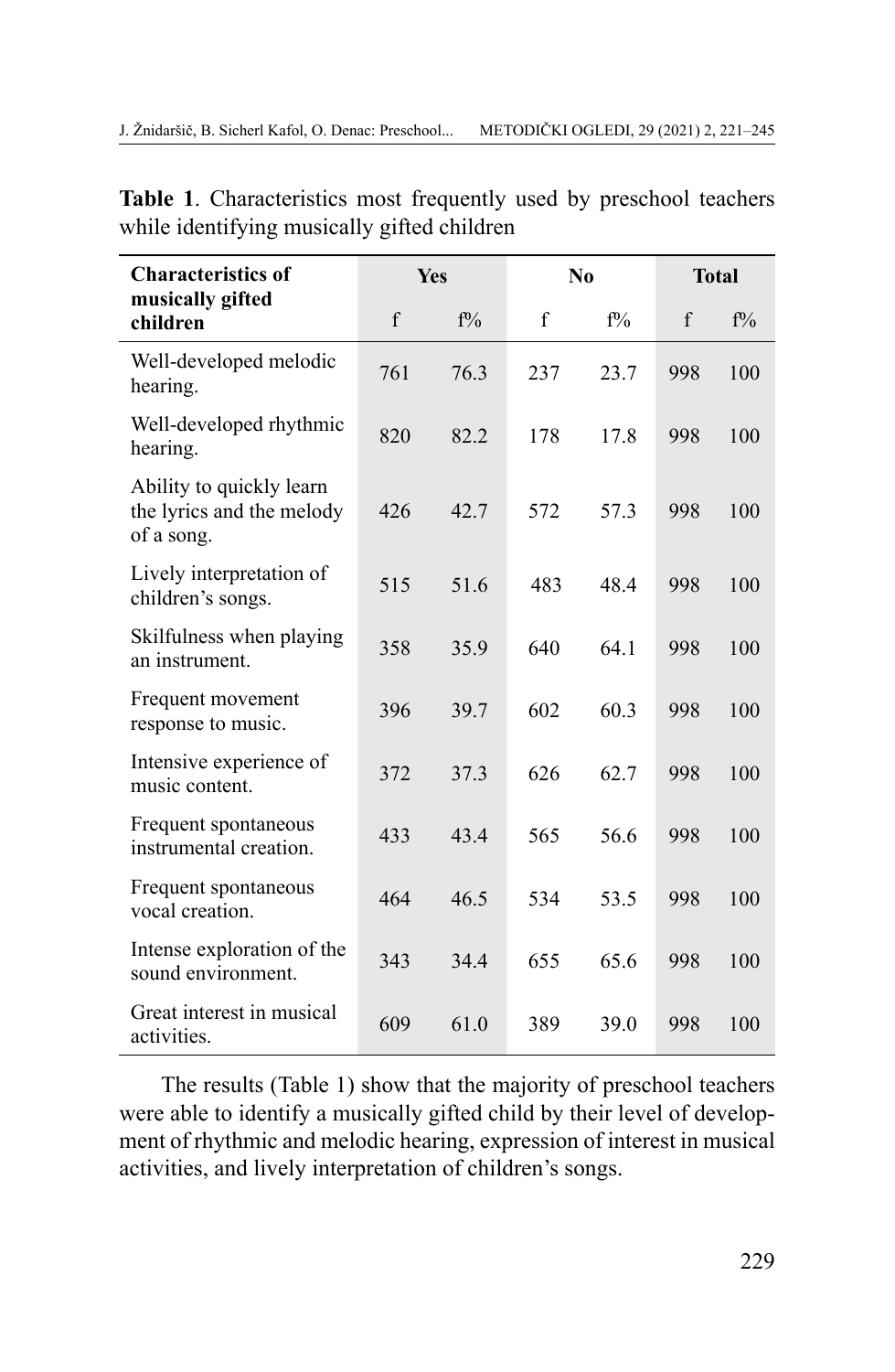*How often do preschool teachers monitor the musical development of children and what documentation strategies they use to identify musically gifted children?*

Table 2. Frequency of the planned monitoring of children's musical development

| <b>Monitoring</b><br>frequency | f    | $f\%$ |  |  |
|--------------------------------|------|-------|--|--|
| Often                          | 102  | 9.1   |  |  |
| Seldom                         | 702  | 62.6  |  |  |
| Never                          | 318  | 28.3  |  |  |
| Total                          | 1122 | 100.0 |  |  |

The Table 2 shows that the majority of preschool teachers seldom monitor the musical development of children in a planned manner.

**Table 3.** Documentation methods that were often or seldom used in monitoring children's musical development

|                              | Yes |       | N <sub>0</sub> |       | <b>Total</b> |       |
|------------------------------|-----|-------|----------------|-------|--------------|-------|
| <b>Ways of documentation</b> | f   | $f\%$ | f              | $f\%$ | f            | $f\%$ |
| Daily records                | 300 | 37.3  | 504            | 62.7  | 804          | 100   |
| Anecdotal records            | 218 | 27.1  | 586            | 72.9  | 804          | 100   |
| Records of critical events   | 196 | 219   | 628            | 78.1  | 804          | 100   |
| Monitoring paper             | 218 | 27.1  | 586            | 72.9  | 804          | 100   |
| Other                        | 126 | 157   | 678            | 843   | 804          | 100   |

Most preschool teachers used none of the above documentation methods. Some preschool teachers used several documentation methods, which is why the differences between individual documentation methods were not significant. Still, it is evident that more preschool teachers used daily records than anecdotal records or monitoring papers which, due to the predefined parameters, enable a more objective evaluation of the child's development. Fewer preschool teachers recorded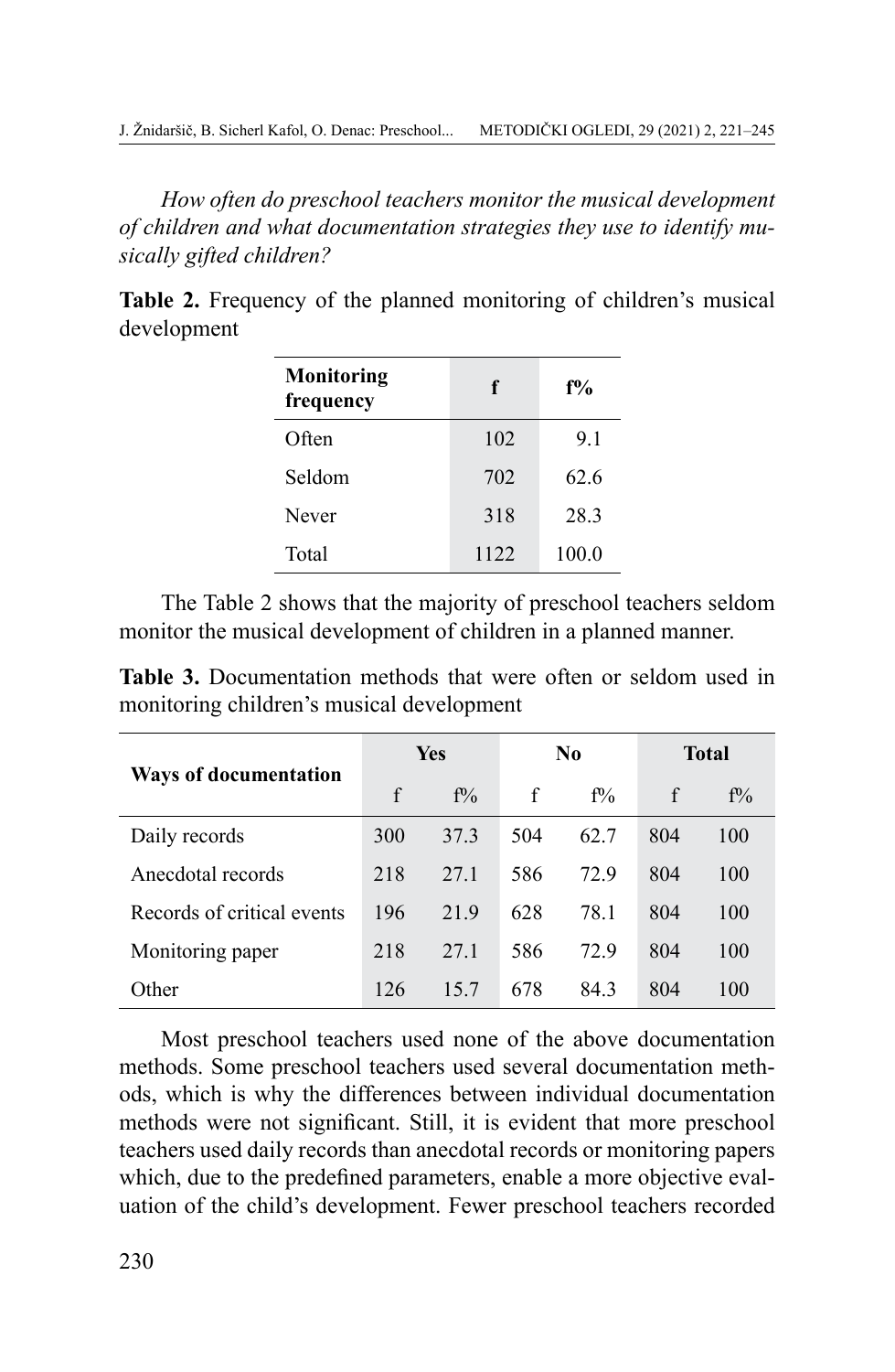only the critical events, whilst some of them used other documentation methods, such as video or audio recordings, or did not keep any special documentation at all.

*Whether preschool teachers believe that they are qualified to work with musically gifted children; where did preschool teachers acquire the knowledge to work with musically gifted children and which areas preschool teachers wanted to improve their professional knowledge in?* More than a half of teachers (f=624, f%=55.6%) estimated that they had enough knowledge for successful work with musically gifted children, somewhat less of them  $(f=286, f\%=25.5\%)$  believed that their knowledge in this area was insufficient, whilst some of the preschool teachers  $(f=212, f\% = 18.9\%)$  were unable to judge.

|                                                 |     | <b>Yes</b> |     | N <sub>0</sub> |              | <b>Total</b> |  |
|-------------------------------------------------|-----|------------|-----|----------------|--------------|--------------|--|
| <b>Education</b>                                | f   | $f\%$      | f   | $f\%$          | $\mathbf{f}$ | $f\%$        |  |
| Formal high school<br>education                 | 408 | 36.4       | 714 | 63.6           | 1122         | 100          |  |
| Formal faculty<br>education                     | 534 | 47.6       | 588 | 52.4           | 1122         | 100          |  |
| Formal education at<br>music school             | 144 | 12.8       | 978 | 87.2           | 1122         | 100          |  |
| Seminars, trainings                             | 396 | 35.3       | 726 | 64.7           | 1122         | 100          |  |
| Own musical activity                            | 288 | 25.7       | 834 | 74.3           | 1122         | 100          |  |
| Independent study of<br>professional literature | 198 | 17.6       | 924 | 82.4           | 1122         | 100          |  |
| Work experiences                                | 420 | 37.4       | 702 | 62.6           | 1122         | 100          |  |

**Table 4**. Ways of acquiring knowledge for working with musically gifted children

Most teachers believed they had not acquired adequate knowledge to work with musically gifted children in the course of their formal and informal education. Fewer participants claimed to have acquired the necessary knowledge within the framework of a formal faculty educa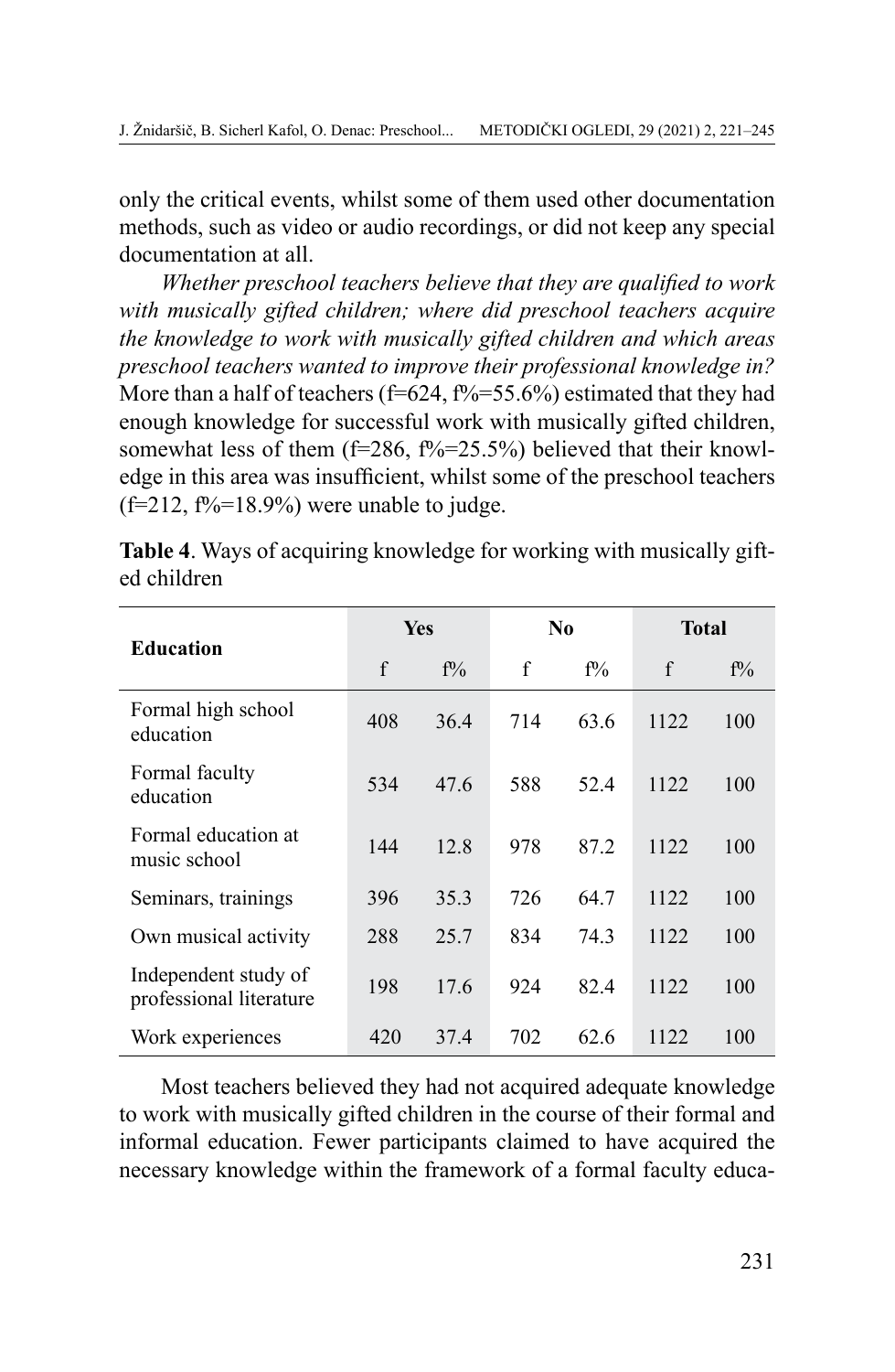tion, through work experiences, within the framework of formal high school education, and at seminars or professional training.

| Table 5. Desired education areas of professional improvement of pre- |  |  |  |
|----------------------------------------------------------------------|--|--|--|
| school teachers                                                      |  |  |  |

| <b>Education areas</b>                                               | <b>Yes</b> |       | N <sub>0</sub> |       | <b>Total</b> |       |
|----------------------------------------------------------------------|------------|-------|----------------|-------|--------------|-------|
|                                                                      | f          | $f\%$ | $\mathbf f$    | $f\%$ | $\mathbf{f}$ | $f\%$ |
| Improvement of<br>instrument playing<br>techniques                   | 474        | 42.2  | 648            | 57.8  | 1122         | 100.0 |
| Leading choirs                                                       | 102        | 9.1   | 1020           | 90.9  | 1122         | 100.0 |
| Additional knowledge<br>about the musical<br>development of children | 492        | 43.9  | 630            | 561   | 1122         | 100.0 |
| Utilization of modern<br>music teaching methods                      | 444        | 39.6  | 678            | 60.4  | 1122         | 100.0 |
| Other                                                                | 42         | 3.7   | 1080           | 96.3  | 1122         | 100.0 |

Most teachers did not want additional training in the proposed areas. Less than half of the interviewed preschool teachers would like to acquire new knowledge in the field of musical development of children and to improve their instrument playing technique. A large percentage of teachers would like to improve their utilization of modern music teaching methods. The participants showed the least interest in additional knowledge about leading a choir. Some of the participants did not find any answers that would comply with their desires, so they expressed their opinion under the item 'Other'. They expressed that music was not their strongest field of expertise, which was why they did not focus so much on it and did not want to acquire any additional knowledge.

*How do preschool teachers' evaluate the importance of individual factors for the development of musically gifted children?* The importance of individual factors for the development of musically gifted children was evaluated by preschool teachers using a five-grade scale  $(1 -$  the least important, 5 - the most important).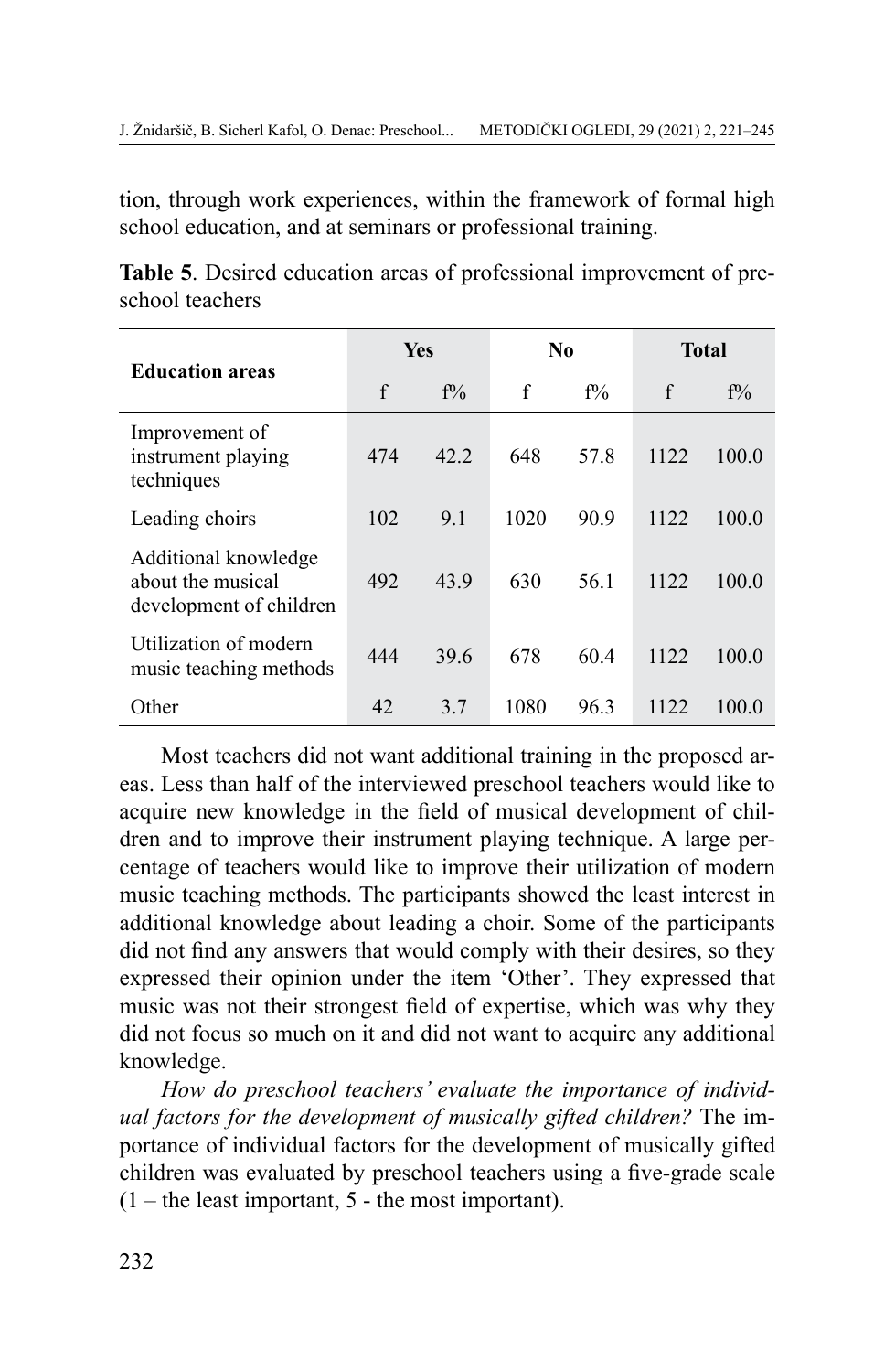| <b>Factors</b>                                                               |             | $\mathbf{1}$   | $\overline{2}$ | $\overline{\mathbf{3}}$ | $\overline{\mathbf{4}}$ | 5    | <b>Total</b> |
|------------------------------------------------------------------------------|-------------|----------------|----------------|-------------------------|-------------------------|------|--------------|
| Recognition                                                                  | f           | $\overline{0}$ | 12             | 102                     | 498                     | 510  | 1122         |
| of potentially<br>musically gifted<br>children                               | $f\%$       | 0.0            | 1.1            | 9.1                     | 44.4                    | 45.4 | 100          |
|                                                                              | $\mathbf f$ | 6              | 18             | 138                     | 528                     | 432  | 1122         |
| Cooperation<br>with parents                                                  | $f\%$       | 0.5            | 1.6            | 12.3                    | 47.1                    | 38.5 | 100          |
| Cooperation                                                                  | $\mathbf f$ | 6              | 48             | 102                     | 408                     | 558  | 1122         |
| with experts<br>in the field of                                              | $f\%$       | 0.5            | 4.3            | 9.1                     | 36.4                    | 49.7 | 100          |
| music                                                                        |             |                |                |                         |                         |      |              |
| Cooperation                                                                  | f           | 18             | 30             | 174                     | 438                     | 462  | 1122         |
| with music<br>schools                                                        | $f\%$       | 1.6            | 2.7            | 15.5                    | 39.0                    | 41.2 | 100          |
| Professional                                                                 | $\mathbf f$ | 6              | 24             | 174                     | 426                     | 492  | 1122         |
| education<br>and training<br>of preschool<br>teachers                        | $f\%$       | 0.5            | 2.1            | 15.5                    | 38.0                    | 43.9 | 100          |
| Motivation                                                                   | f           | $\mathbf{0}$   | 18             | 66                      | 468                     | 570  | 1122         |
| of preschool<br>teachers for<br>working with<br>musically gifted<br>children | $f\%$       | 0.0            | 1.6            | 5.9                     | 41.7                    | 50.8 | 100          |
| Individualized<br>programmes for<br>musically gifted<br>children             | $\mathbf f$ | 18             | 36             | 258                     | 522                     | 288  | 1122         |
|                                                                              | $f\%$       | 1.6            | 3.2            | 23.0                    | 46.5                    | 25.7 | 100          |
| Additional                                                                   | $\mathbf f$ | 12             | 18             | 204                     | 540                     | 348  | 1122         |
| activities in the<br>field of music                                          | $f\%$       | 1.1            | 1.6            | 18.2                    | 48.1                    | 31.0 | 100          |

**Table 6.** Preschool teachers' evaluation of the importance of individual factors for the development of musically gifted children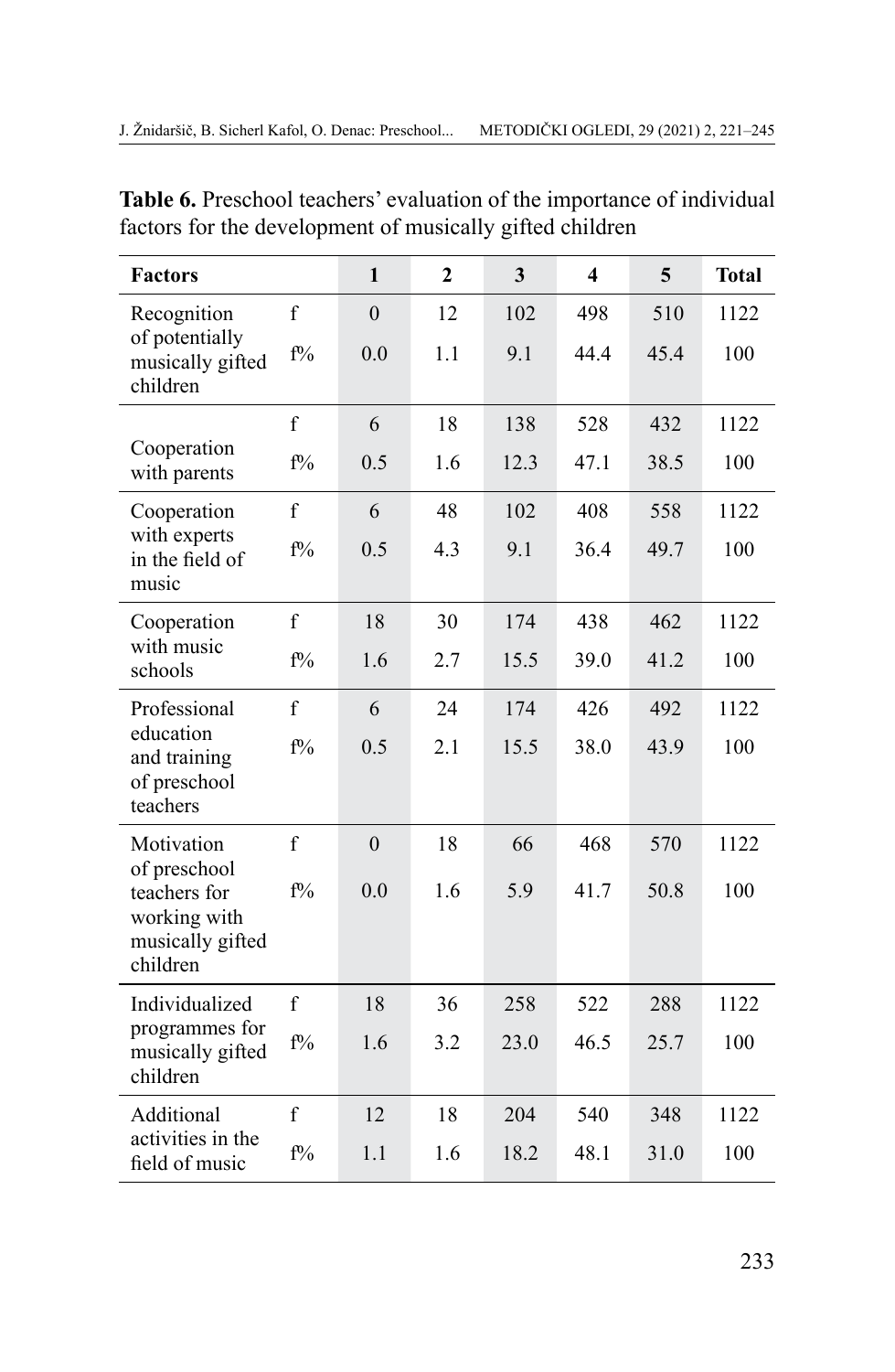As it is evident from the table, almost all of the indicated factors were evaluated as important or even as very important. Factors which achieved the highest percentages were the motivation of the teacher, cooperation with experts, recognition of musical giftedness, implementation of additional activities, cooperation with parents, and implementation of individualised programmes.

#### **Discussion**

Research results indicate that most preschool teachers identify potentially musically gifted children. The need for early identification of musical talents is underpinned by various research findings which show that the development of perfect pitch as well as of other musical abilities is connected to an early introduction of music education (Chin, 2003; Haroutounian, 2009b; Winner and Valentine, 2000). Furthermore, child prodigies express their potential musical talent as early as at the age of two (Haroutounian, 2009b; McPherson, 2016). A study by Kovačič  $(2015)$  carried out with a sample of 432 musically talented pupils in Slovenia also showed that deviation of musically gifted students from the average is already evident at 6 and does not increase considerably with age. While identifying potentially musically gifted children, preschool teachers most frequently use characteristics such as well-developed rhythmic, and melodic hearing; expressed interest in musical activities, and lively interpretation of children's songs. According to Borota and Gortan-Carlin (2016), a musically gifted child expresses great interest in all sound-related contents, has well-developed listening perception, and is active in various musical activities. Musically gifted children have their rhythmic and melodic hearing and other musical abilities developed above average already in the preschool period (Chin, 2003; Haroutounian, 2009b; Winner and Valentine, 2000). However, the process of development in young children is individualised; it is important to take this into consideration and judge musical talent with caution in order for our findings to be accurate and reliable (Rodriguez Garcia-Caro, 2013).

Furthermore, the present study shows that the majority of preschool teachers seldom monitor musical development and that the most frequently used documentation methods are daily records. For success-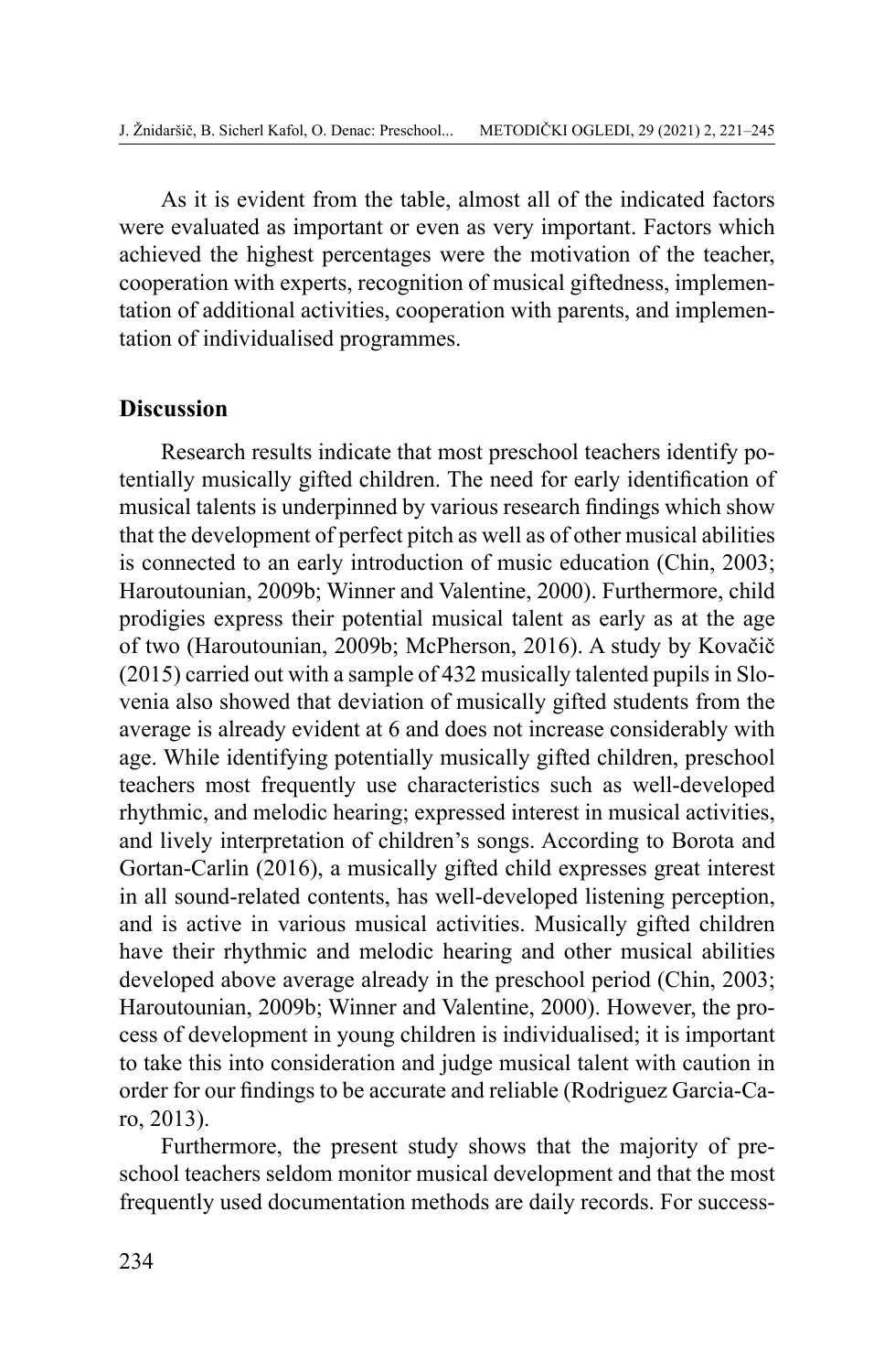ful work with musically gifted children preschool teachers should engage more in systematic monitoring of children's musical development through various musical activities, such as singing, playing instruments, creating and listening to music, in which children demonstrate the level of their musical abilities (rhythmic and melodic hearing, capability of aesthetic interpretation, musical memory) and knowledge. This is in line with contemporary types of authentic expression of musical talent (Haroutounian, 2000; Renzulli and Delcourt, 2013; Zimmerman, 2004). Sutherland (2012) recommends taking notes of children's achievements regularly, pointing out structured anecdotal notes. Systematic monitoring with timely and analytical feedback on the learning status is important to steer the musical development of pupils (Colwell, 2002; Fautley, 2010) in particular, that of musically gifted pupils. According to the *Concept of Identification of and Work with Gifted Children, Pupils and Secondary Students* (2019), a preschool teacher should keep a child's portfolio, i.e. a document intended for monitoring and documenting a child's progress, from the age of three on, constantly supplementing it with anecdotal notes, observation protocols and other evidence of progress. Although more than half of preschool teachers report that they are qualified to work with musically gifted children, research results of the present study confirm that preschool teachers believe, that they have not acquired adequate knowledge to work with musically gifted children in the course of formal and informal education. Kukanja Gabrijelčič and Čotar Konrad (2016) believe that preschool teachers need systematic training to learn how to recognise the signs of high potential in children and respond to them. However, before that, they first need to be made aware of their own (subjective) theories on giftedness in the preschool period. Nieuwmeijer *et al*. (2019, 868) also point out the need for constant training of preschool teachers, particularly in music, specifically musical play: "Such training then should focus on how to facilitate musical play, how to identify young children's musical needs and on subsequent guidance of children's play to answer these needs". Therefore, more attention should be paid to formal' and informal train-

<sup>&</sup>lt;sup>3</sup> The enrollment conditions at the faculties that educate preschool educators in Slovenia do not include checking the development of the musical abilities of future educators.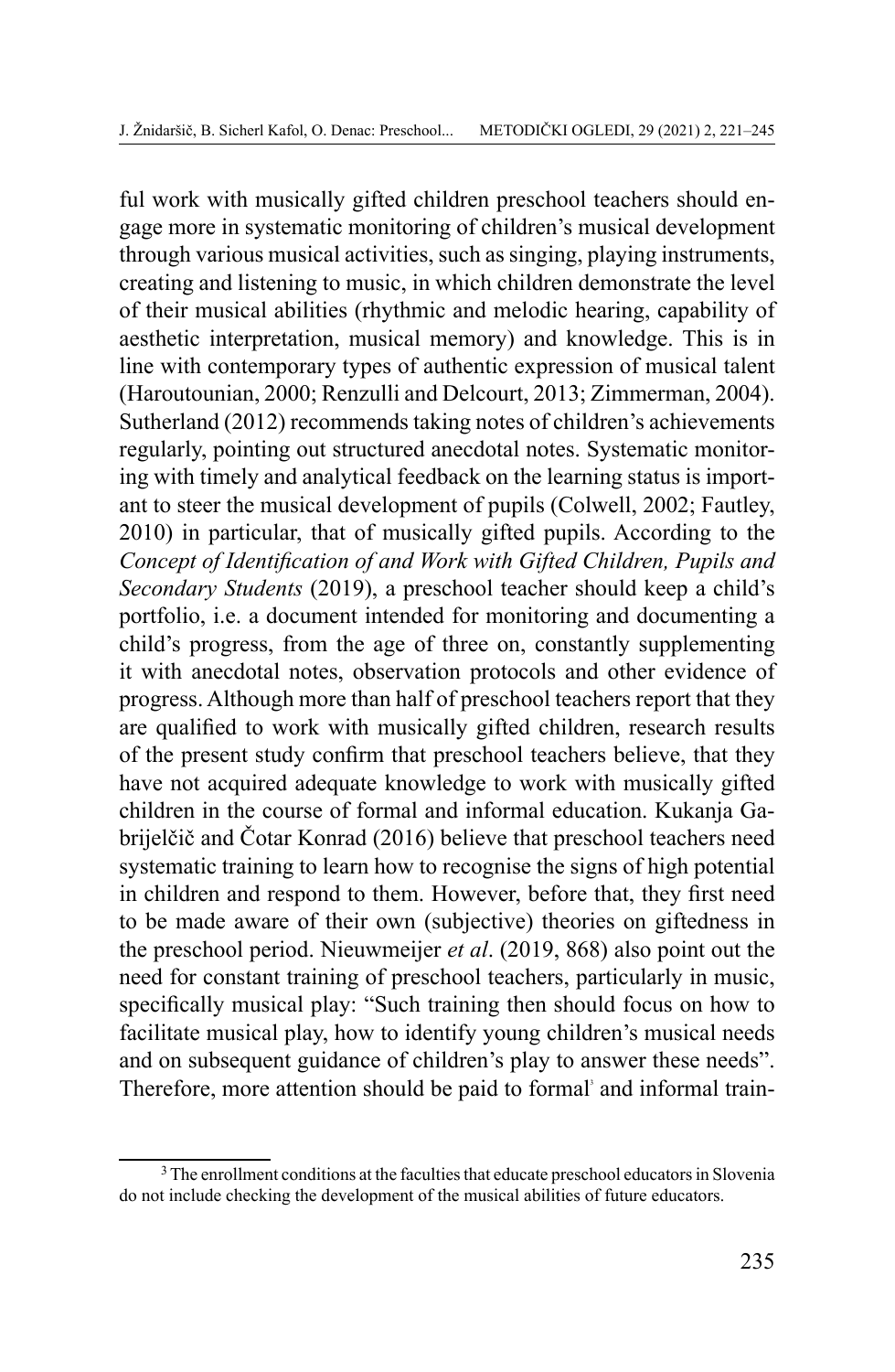ing of Slovenian preschool teachers for quality work with musically gifted children. However, in Slovenia, there is a shortage of such training programmes (Kukanja Gabrijelčič, 2011), and those that exist only have low participation due to a lack of preschool teachers' interest. As the results of the present study confirm, most teachers did not express the desire for additional training. More content related to working with musically gifted children should therefore be included in programmes of formal preschool teacher training and the establishment of new study programmes should be considered in order to improve education at faculties that train future teachers, school counsellors, and other professional workers in schools.

Amongst the factors affecting the development of musically gifted children evaluated as important by preschool teachers, motivation of teacher and cooperation with experts achieved the highest percentages. According to Zimmerman (2004), teacher's motivation and professional knowledge are both of considerable importance for the creation of a stimulating learning environment with plenty of musical activities. A teacher motivated to work with musically gifted children will encourage free artistic expression and consider children's wishes, abilities and personal traits. They will also be aware of the importance of cooperating with external actors – experts and parents and will take part in professional training. Besides a motivated teacher and cooperation with music experts, a stimulating family environment needs to be pointed out. According to Olszewski-Kubilius (2018), a family should support and follow a gifted child through all stages of development. Witte *et al*. (2015) also believe that parents play a key role in the development of gifted children.

To summarize the results of the research about opinions and assessments of preschool teachers on identifying musically gifted preschool children, we can conclude that majority of preschool teachers:

- identify potentially musically gifted children based on well-developed rhythmic, and melodic hearing, and expressed interest in musical activities,
- seldom monitors and document musical development of children,
- report that they are qualified to work with musically gifted children, even though they have not acquired adequate knowledge to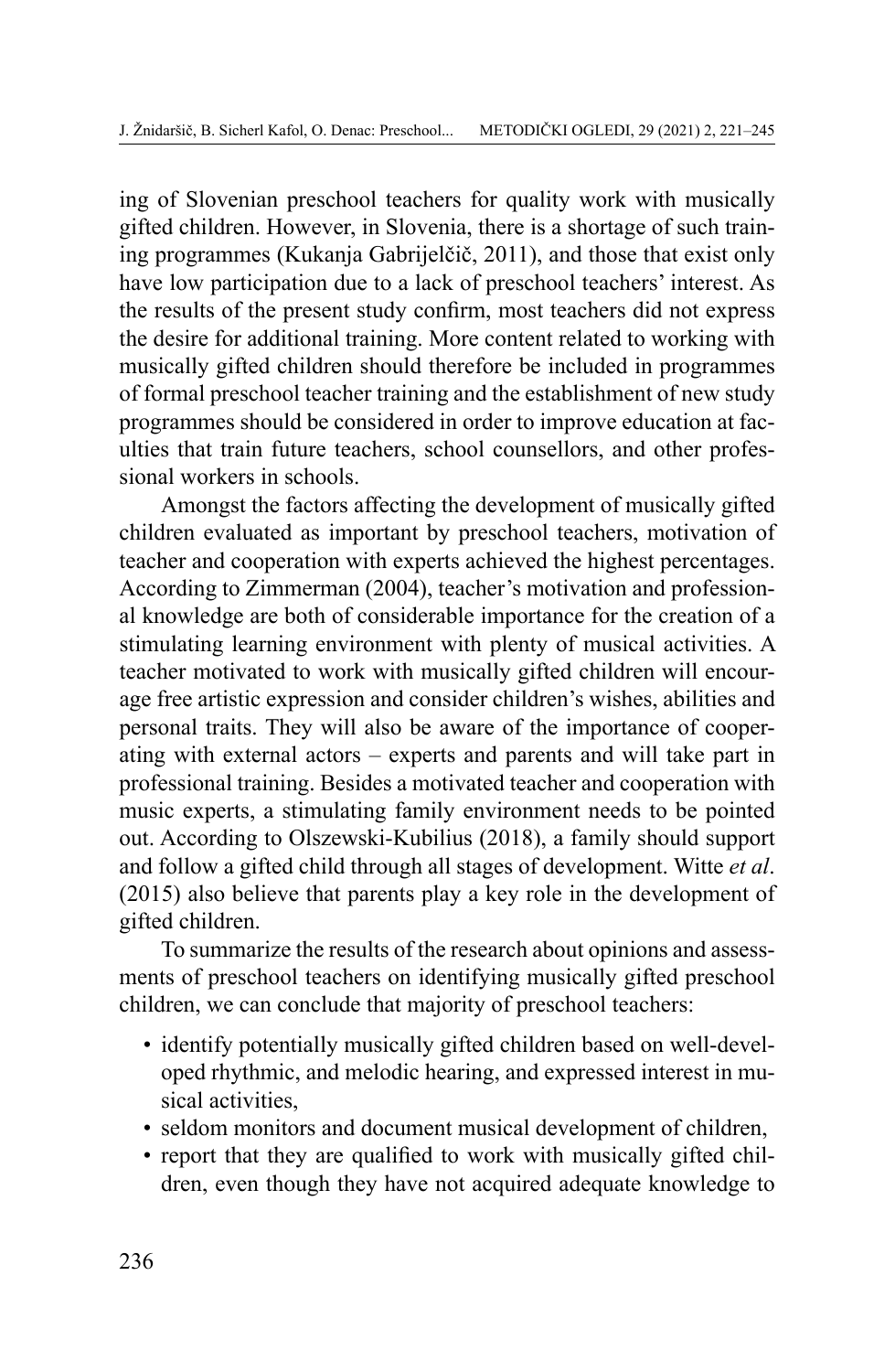work with musically gifted children in the course of formal and informal education,

- does not express interest in additional professional improvement in proposed education areas,
- evaluates motivation of teachers, cooperation with experts, and recognition of potentially musically gifted children as most important factors affecting the development of musically gifted children.

The preschool period is the most appropriate time for discovering musically talented children (Gülsah, 2017). As stated by Jeremić (2013, 101):

"… teacher can influence the development of the musical talent by activating the capabilities which children bring along from their families and enabling them to develop according to their individual maximum. The problem is that teachers tend to just assign more work to gifted children, meaning that the difference is merely in the quantity, not the quality of work." (Jeremić, 2013, 101)

Authors Pramling Samuelsson *et al*. (2009, 133) attribute the important role of the teacher in teaching children, especially in the fields of art (music, dance, and poetry):

"Children are creative and masters of play, but in order to become aware of distinctions, variation and invariance of the phenomena of the arts, children must be challenged by the teacher in order to clarify and to develop their thoughts." (Pramling Samuelsson *et al*., 2009, 133)

Promoting the development of gifted children within the educational process is a complex process. In Slovenia, new ways of working with gifted children at the early stage of the education process need to be considered. We should not just focus on how to identify more gifted children within the system, but rather on how to transform the system itself (Lenz Taguchi, 2010; Ziegler, 2005) to create new opportunities for young children to express and develop their abilities. Both, Sutherland (2012) and Dweck (1999) believe that the modern theory of learning and new perspectives on learning and intelligence enables us to attribute the right value to all abilities and also to properly encourage and develop them. Similarly, Mijanović (2016) says that it is necessary to create an educational environment that will allow for adaptation, individualisation, or differentiation of objectives, activities, methods,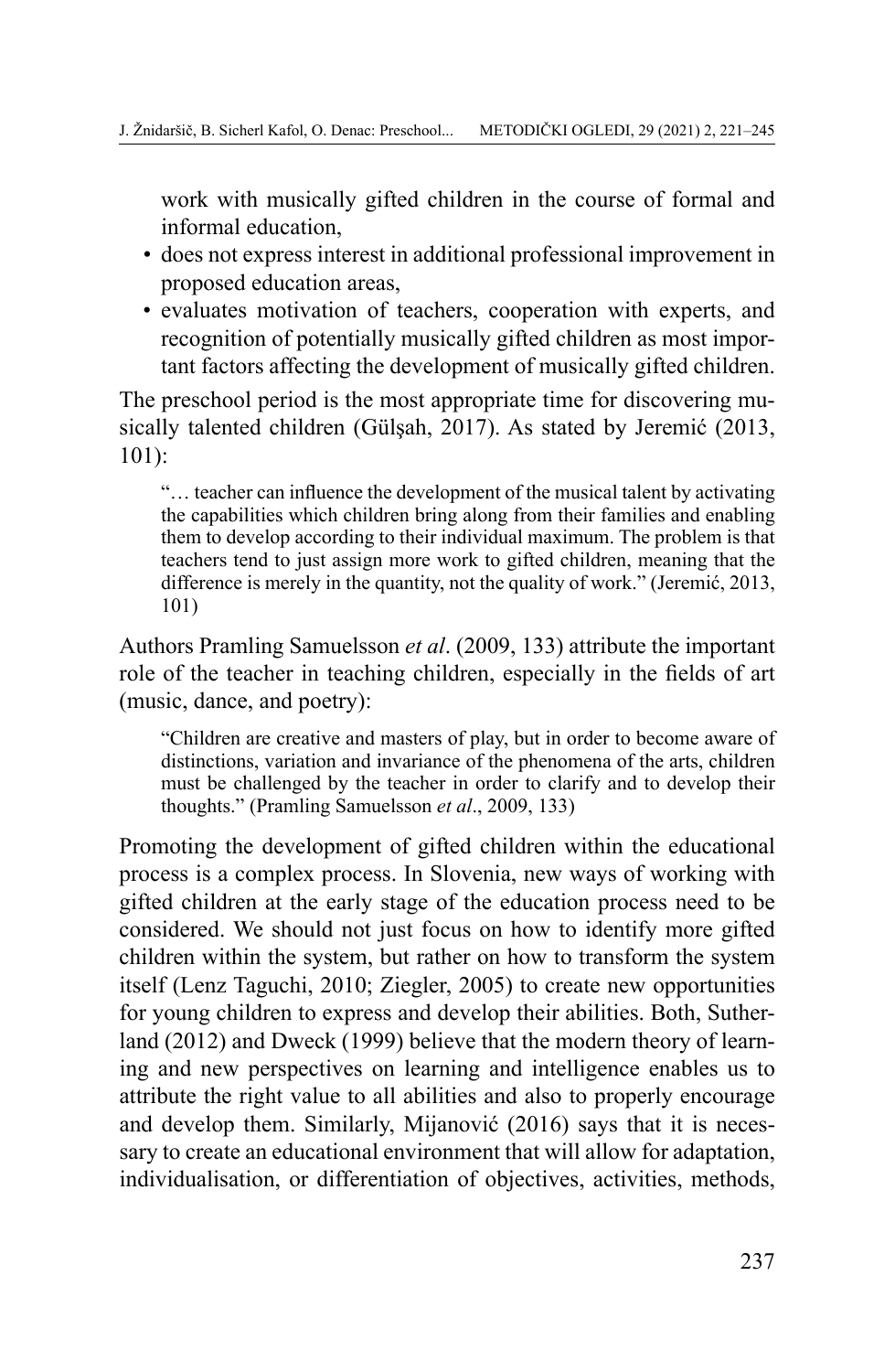means, and forms of teaching and learning according to gifted pupils' abilities and developmental characteristics.

Programmes for and expectations towards musically gifted children should differ from regular programmes in the quality of learning process, as a learning process which activates all children, while taking into account their individual particularities and abilities for creative work, is the most important means to promote the development of gifted children. Pangrčič and Blažič (2017) argue that the selective concept of teaching the gifted, in which the latter are separated from the rest of the population, have not yielded significant success in practice. They are in favour of an integration concept, with common education and appropriate differentiation within various activities. Such programme would include activities which would complement or upgrade the regular learning programme, instead of replacing it. Similarly, O'Brien and Guiney (2001) stress, that educational work with gifted children should take place in mainstream classes, with suitable differentiation, as education of gifted children should be as inclusive as possible.

# **Conclusions**

Identification of musically gifted children in the preschool period is crucial. It is of great importance that children have the opportunity to experience enough quality musical activities sufficiently early to prevent the loss of their innate musical potential. In the future, we should therefore consider:

- a systematic introduction of enrichment activities for musically gifted children in the regular programme (the options to enroll a child in a music school or a choir are not enough),
- a greater focus on the promotion of artistic expression and creation in music,
- The use of exploration activities to stimulate and promote the development of musically gifted children,
- documenting the progress made by musically gifted children,
- continuous training in working with musically gifted children for preschool teachers and
- the involvement of experts in the field of music in both identifying and working with musically gifted preschool children.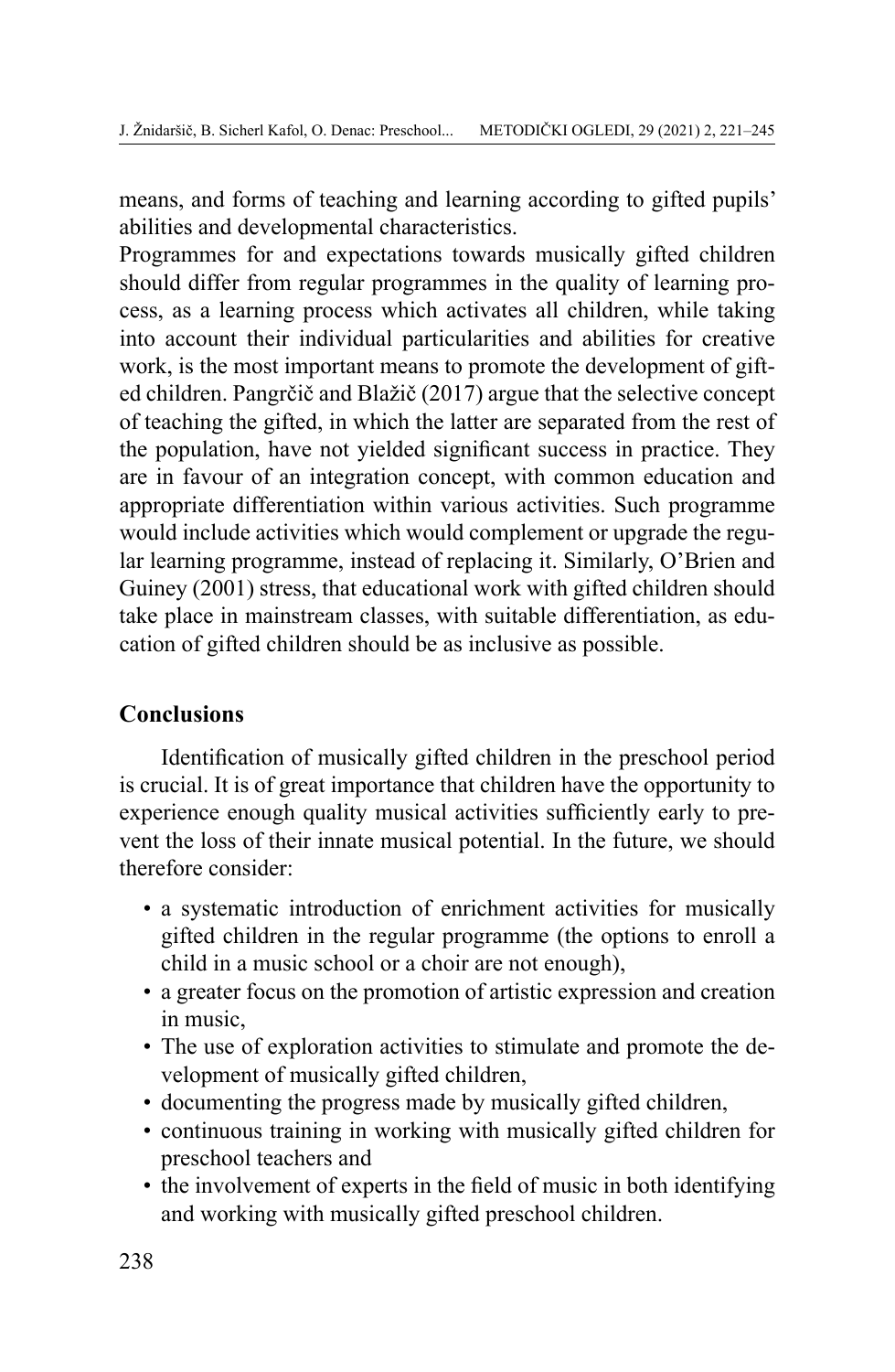The educational process of preschool music education must be built on the basis of the acquisition of general musical knowledge which stimulates interest and a positive attitude towards musical activities. However, it must also offer a possibility for musically gifted children to develop special musical talents through different creative activities. The preschool and the early primary school periods are critical for musical development and missed opportunities at this stage cannot be recuperated at a comparable quality later on. Quality feedback about the current children's learning development status with guidelines for future work requires competent teachers who do not judge giftedness merely on the basis of their feeling, without adequate expert consideration. Therefore, experts in the field of music should be included to provide assistance in the process of implementation of the curriculum.

We believe that only interaction between family, school, cultural and broader environment can contribute to timely identification and monitoring of musically gifted children and quality work with them. In order to successfully implement the modernised concept in kindergartens, primary and secondary schools (*Professional Guidelines for Modernizing the Concept of Identification of Gifted Children, Pupils and Secondary-school Students and for Working with them*, 2019) in Slovenia, we will need systemic financial support for development work, professional education and training of professional workers and evaluation studies at the national level aimed at monitoring the effectiveness of the modernised concept.

## **References**

- APA (American Psychological Association, Center for Psychology in Schools and Education) (2017), *Top 20 Principles from Psychology for preK–12 Creative, Talented, and Gifted Students' Teaching and Learning*. Available at [https://](https://www.apa.org/ed/schools/teaching-learning/top-principles-gifted.pdf) [www.apa.org/ed/schools/teaching-learning/top-principles-gifted.pdf](https://www.apa.org/ed/schools/teaching-learning/top-principles-gifted.pdf) [8 March 2019]
- Borota, Bogdana and Gortan-Carlin, Paula Ivana (2016), "Kompetencije odgojitelja za prepoznavanje glazbeno nadarene djece"*,* in: Jukić, Renata; Bogatić, Katarina; Gazibara, Senka; Pejaković, Sara; Simel, Sanja; Varga, Aniko N. and Campbell-Bar, Verity (eds.), *Zbornik znanstvenih radova s Međunarodne znanstvene konferencije Globalne i lokalne perspektive pedagogije*, Osijek: Sveučilište Josipa Jurja Strossmayera, Filozofski fakultet, pp. 335–345.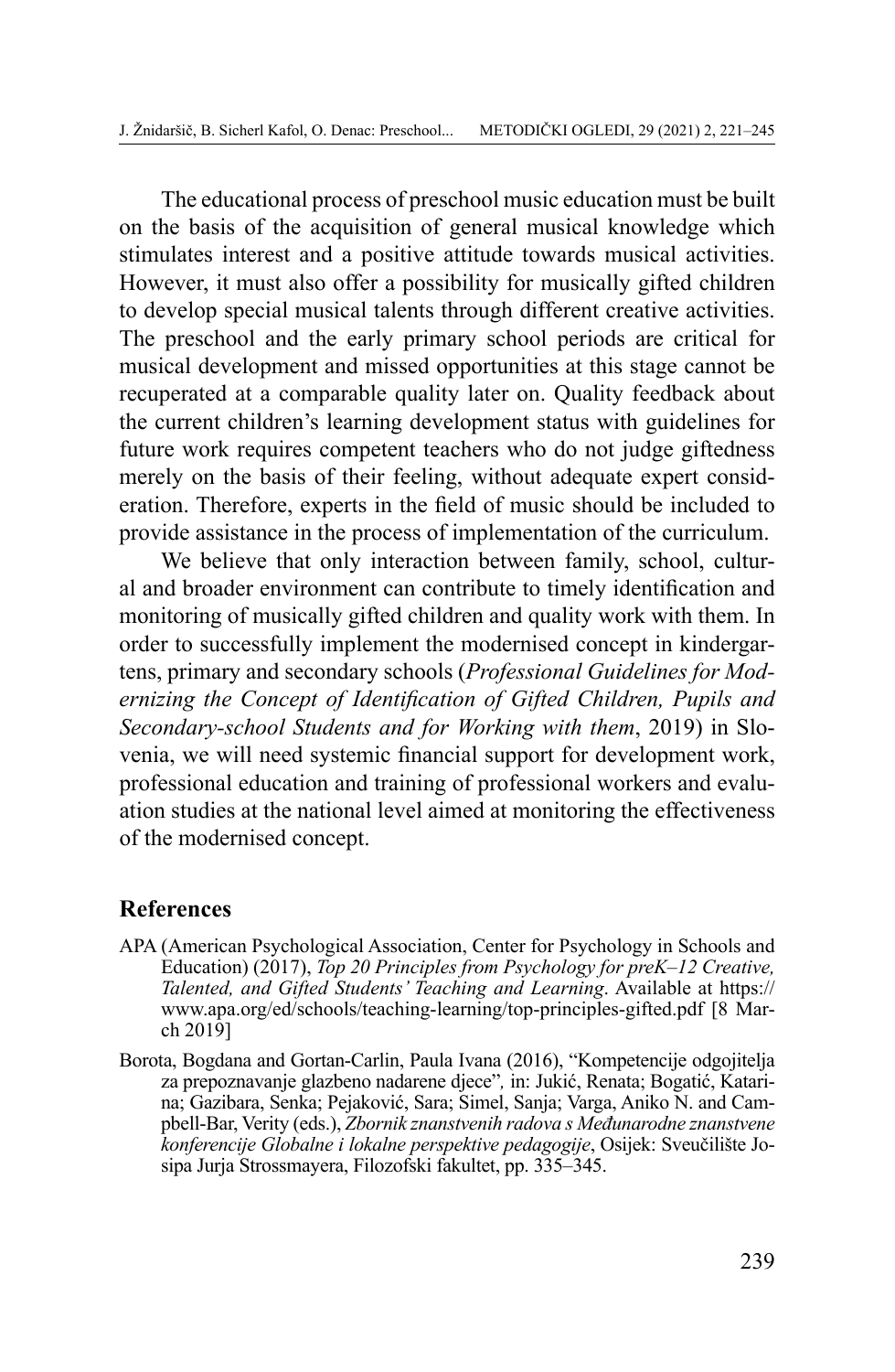- Bregant, Tina (2012) "Razvoj, rast in zorenje možganov", *Horizons of Psychology*, 21(2), pp. 51–60. <http://dx.doi.org/10.20419/2012.21.363>
- Carroll, John B. (1993), *Human Cognitive Abilities: A Survey of Factor-Analytic Studies*, Cambridge: Cambridge University Press.
- Chin, Cristina S. (2003), "The development of absolute pitch: A theory concerning the roles of music training at an early developmental age and individual cognitive style", *Psychology of Music*, 31(2), pp. 155–171. [http://dx.doi.org/10](http://dx.doi.org/10.1177/0305735603031002292) [.1177/0305735603031002292](http://dx.doi.org/10.1177/0305735603031002292)
- Colwell, Richard (2002), "Assessment's potential in music education", in: Colwell, Richard and Richardson, Carol (eds.), *The New Handbook on Research on Music Teaching and Learning*, Reston, VA: MENC, pp. 1128–1158.
- *Concept of Identification of and Work with Gifted Children, Pupils and Secondary Students* (2019), Ljubljana: Zavod Republike Slovenije. Available at: [https://](https://www.zrss.si/zrss/wpcontent/uploads/202003-11-koncept- nad.pdf) [www.zrss.si/zrss/wpcontent/uploads/202003-11-koncept-](https://www.zrss.si/zrss/wpcontent/uploads/202003-11-koncept- nad.pdf) nad.pdf [9 May 2019]
- *Curriculum for Kindergartens* (1999), Ljubljana: Ministrstvo za šolstvo in šport, Zavod Republike Slovenije za šolstvo.
- Dai, Yun Dai (2017), "Envisioning a new foundation for gifted education: Evolving Complexity Theory (ECT) of talent development", *Gifted Child Quarterly*, 61(3), pp. 172–182. <http://dx.doi.org/10.1177/0016986217701837>
- Dweck, Carol S. (1999), *Self Theories: Their Role in Motivation, Personality and Development*, Hove: Psychology Press.
- Dweck, Carol S. (2006), *Mindset: The New Psychology of Success*, New York, NY: Random House.
- Feldhusen, John F. (1998), "A conception of talent and talent development", in: Friedman, Reva C. and Rogers, Karen B. (eds.), *Talent in Context: Historical and Social Perspectives on Giftedness*, Washington, DC: APA, pp. 193–211.
- Feldman, David H. (1992), "Intelligences, symbol systems, skills, domains, and fields: A sketch of a developmental theory of intelligence", in: Roselli, H. C. and MacLauchlan, G. A. (eds.), *Proceedings from the Edyth Bush Symposium on Intelligence: Theory into Practice, Blue Printing for the Future*, Tampa: University of South Florida, pp. 37–43.
- Fautley, Martin (2010), *Assessment in Music Education Classroom*, Oxford: Oxford University Press.
- Gagné, Françoys (1985), "Giftedness and talent: Reexamining a reexamination of the definitions", *Gifted Child Quarterly*, 29(3), pp. 103–112.
- Gagné, Françoys (2005), "From gifts to talents: The DMGT as a developmental model", in: Sternberg, Robert J. and Davidson, Janet E. (eds.), *Conceptions of Giftedness* (2nd ed.), Cambridge, UK: Cambridge: Cambridge University Press, pp. 98–120.
- Galton, Francis (1869), *Hereditary Genius*, London: Macmillan.
- Gardner, Howard (1983), *Frames of Mind: The Theory of Multiple Intelligences*, New York: Basic Books.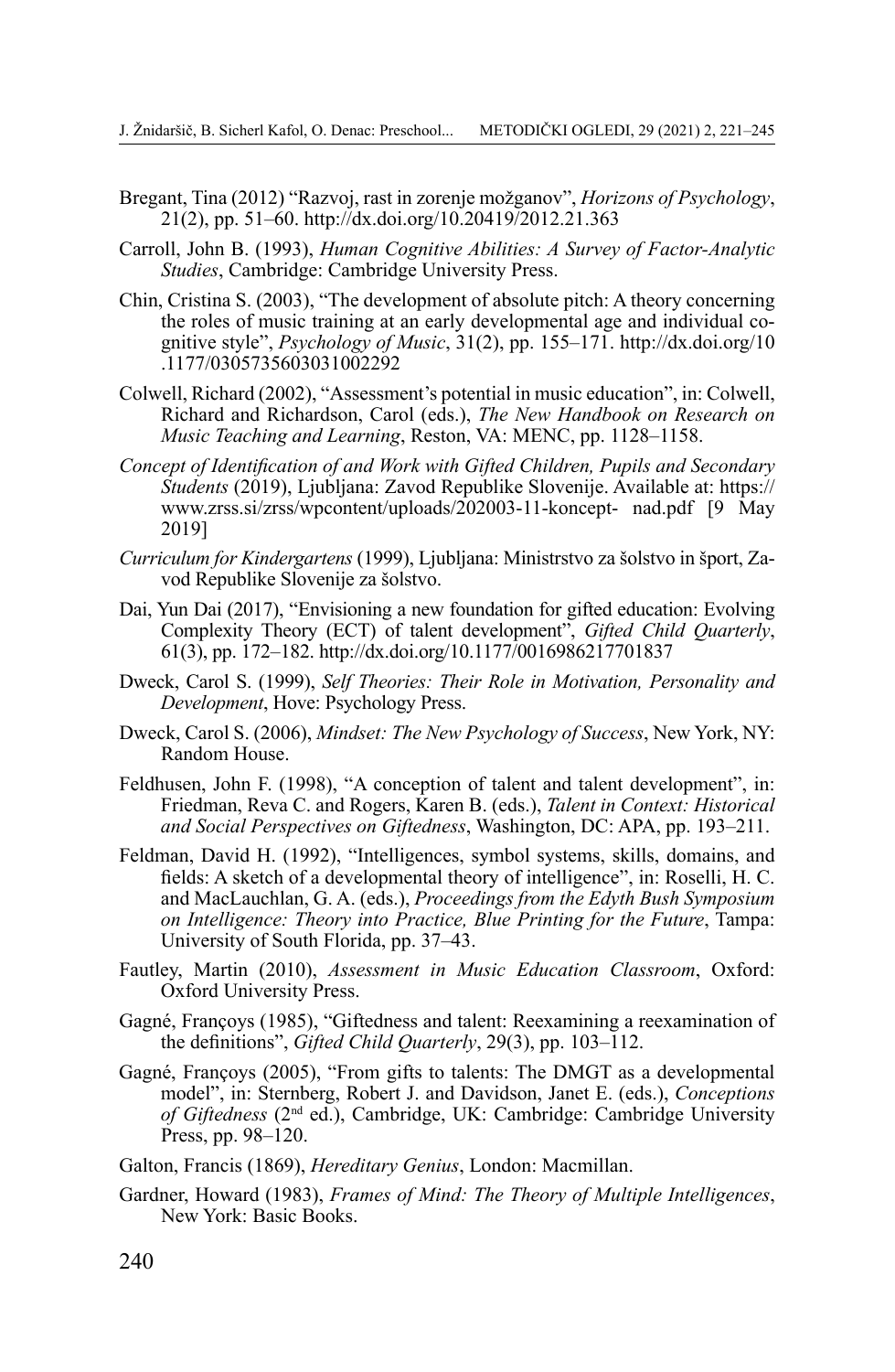- Gülşah, Saranli Adile (2017), "A different perspective to the early intervention applications during preschool period: Early enrichment for gifted children", *Egitim ve Bilim*, 42(190), pp. 343–359. [http://dx.doi.org/0.15390/](http://dx.doi.org/0.15390/EB.2017.7062) [EB.2017.7062](http://dx.doi.org/0.15390/EB.2017.7062)
- Haroutounian, Joanne (2009a), "Musical talent assessment", in: Kerr, Barbara (ed.), *Encyclopedia of Giftedness, Creativity and Talent*, Thousand Oaks: SAGE Publications, pp. 613–617.
- Haroutounian, Joanne (2009b), "Musicians", in: Kerr, Barbara (ed.), *Encyclopedia of Giftedness, Creativity and Talent*, Thousand Oaks: SAGE Publications, pp.  $619 - 622$ .
- Haroutounian, Joanne (2000), "MusicLink: Nurturing talent and recognizing achievement", *Arts Education Policy Review*, 101(6), pp. 12–20.
- Heller, Kurt. A.; Perleth, Christoph and Tock Keng Lim (2005), "The Munich model of giftedness designed to identify and promote gifted students"*,* in: Sternberg, Robert J. and Davidson, Janet E. (eds.), *Conceptions of Giftedness* (2nd ed.), Cambridge: Cambridge University Press, pp. 147–170.
- Jeremić, Biljana (2013), "Recognition and support program for children talented for music at junior age of school children", *Metodički obzori*, 8(2), No. 18, pp. 97–109.
- Juriševič, Mojca (2012), *Nadarjeni učenci v slovenski šoli*, Ljubljana: Pedagoška fakulteta Univerze v Ljubljani.
- Kaufman, Scott Barry and Sternberg, Robert J. (2008), "Conceptions of giftedness", in: Pfeiffer, Steven (ed.), *Handbook of Giftedness in Children: Psychoeducational Theory, Research, and Best Practices*, New York: Springer, pp. 71–91.
- Kovačič, Bojan and Črčinovič Rozman, Janja (2014), "Musically talented pupils in Slovene elementary schools: Gender and age differences in the area of musical abilities", *Croatian Journal of Education*, 16 (4), pp. 1093–1118.
- Kovačič, Bojan (2015), "*Značilnosti glasbeno talentiranih učencev na razredni stopnji osnovne šole*", PhD diss., Ljubljana: Pedagoška fakulteta Univerze v Ljubljani.
- Kukanja Gabrijelčič, Mojca (2011), "Pravičnost in enakost ali nadarjen v 'družbi za vse'", in: Borota, Bogdana; Cotič, Majda; Hozjan, Dejan and Zenja Ljubov (eds.), *Social Cohesion in Education*, Horlivka State Pedagogical Institute for Foreign Languages, pp. 305–318.
- Kukanja Gabrijelčič, Mojca and Čotar Konrad, M. (2016), "Izzivi in težave na področju odkrivanja in dela z mlajšimi nadarjenimi otroki", in: Željeznov Seničar, Maruška (ed.), *Nadarjeni in talentirani predšolski otrok*, Ljubljana: Mib, pp. 28–38.
- Lenz Taguchi, Hillevi (2010), "Rethinking pedagogical practices in early childhood education: A multidimensional approach to learning and inclusion", in: Yelland*,* Nicola (ed.), *Contemporary Perspectives on Early Childhood Education*, London: Open University Press, pp.14–32.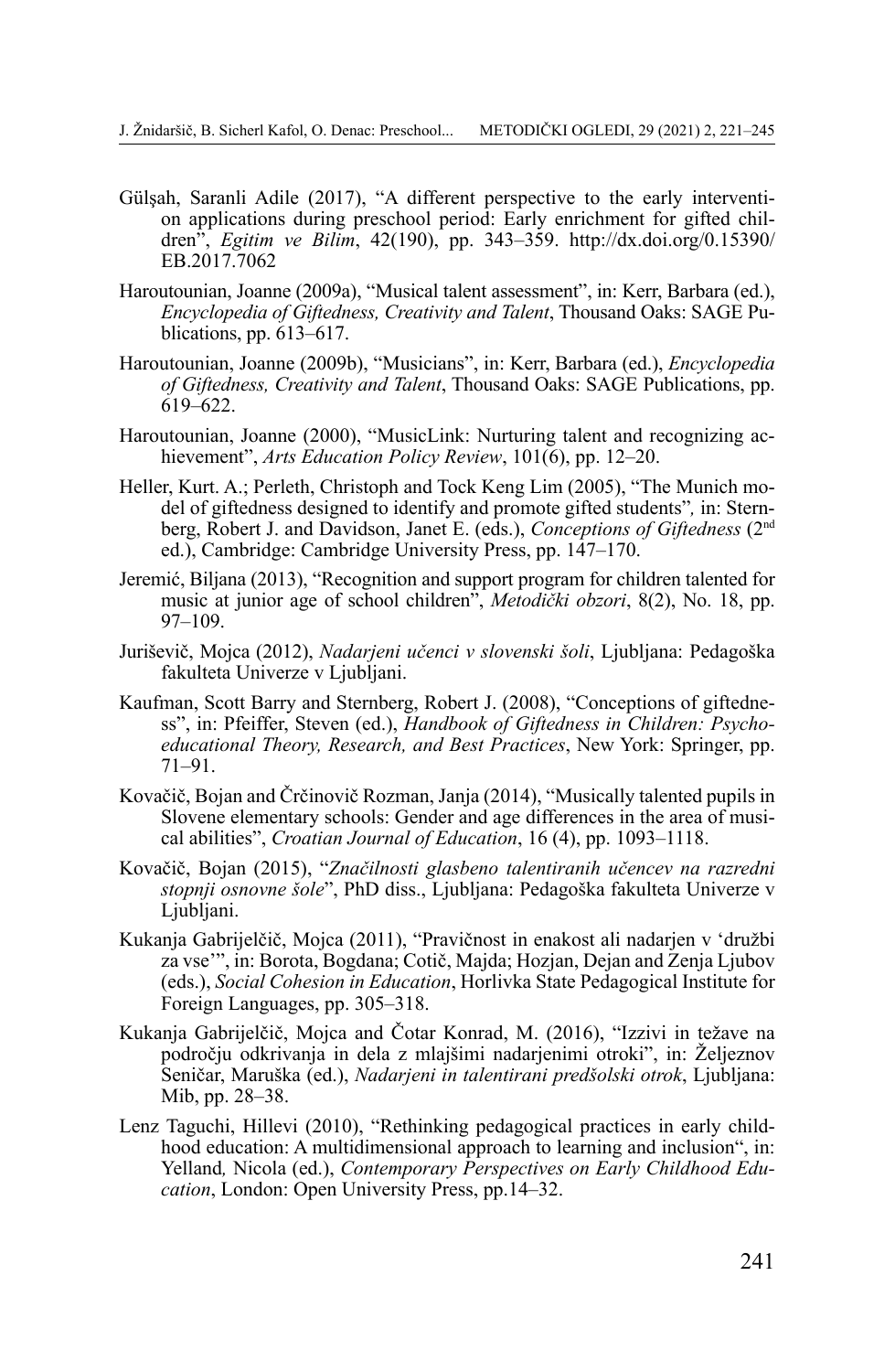McPherson, Gary and Williamon, Aaron A. (2006), "Giftedness and talent", in: McPherson, Gary (ed.), *The Child as Musician. A Handbook of Musical Development*, New York: Oxford University Press, pp. 239–256.

McPherson, Gary (2016), *Musical Prodigies*, New York: Oxford University Press.

- Michel, Paul (1960), *Über musikalische Fähigkeiten und Fertigkeiten. Ein Beitrag zur Musikpsychologie*, Leipzig: Breitkopf & Härtel Musikverlag.
- Mijanović, Nikola (2016), "Personalised instruction in function of the development of gifted students", *[Pedagoška obzorja](http://www.dlib.si/results/?&query=%27rele%253dPedago%25c5%25a1ka%2bobzorja%27)*, 31(3/4), pp. 38–54.
- Mönks, Franz J. (1992), "Development of gifted children: The issue of identification and programming", in: Mönks, Franz J. and Peters, W. (eds.), *Talent for the Future: Social and Personality Development of Gifted*, Proceedings of the Ninth World Conference on Gifted and Talented Children, Assen, The Netherlands: Van Gorcum, pp. 191–202.
- Nauck-Börner, Christa (1983), "Musikalische Begabung", in: Kraemer, Rudolf-Dieter and Schmidt-Brunner, Wolfgang (eds.), *Musikpsychologische Forschung und Musikunterricht*, Mainz: Schott, pp. 15–36.
- Nieuwmeijer, Christiane; Marshall, Nigel and Van Oers, Bert (2019), "Dutch early years classroom teachers facilitating and guiding musical play: Problems and opportunities", *European Early Childhood Education Research Journal*, 27(6), pp. 860–871. <http://dx.doi.org/10.1080/1350293X.2019.1678926>
- Nikolić, Igor; Blažič, Marjan and Kodela, Slobodan (2016), "Temeljne glasbene sposobnosti učencev kot dejavnik prepoznavanja glasbenega talenta", *Pedagoška obzorja: časopis za didaktiko in metodiko*, 31(3/4), pp. 3–20.
- O'Brien, Tim and Guiney, Dennis (2001), *Differentiation in Teaching and Learning: Principles and Practices*, London: Bloomsbury.
- Olszewski-Kubilius, Paula (2018), "The role of the family in talent development", in: Pfeiffer, Steven I. (ed.), *Handbook of Giftedness in Children: Psychoeducational Theory, Research, and Best Practice*, New York: Springer, pp. 129–147.
- Pangrčič, Polonca, and Blažič, Marjan (2017), "Participatory individualised programmes for gifted students", *Didactica Slovenica, Pedagoška obzorja*,  $\bar{3}2(1)$ , pp. 91–110.
- Pfeiffer, Steven (2015), "Tripartite model of giftedness and best practices in gifted assessment", *Revista de Education*, 368, pp. 61–87. [http://dx.doi.or](http://dx.doi.org/10.4438/1988-592X-RE-2015-368-293)[g/10.4438/1988-592X-RE-2015-368-293](http://dx.doi.org/10.4438/1988-592X-RE-2015-368-293)
- Piirto, Jane (2008), "Giftedness in nonacademic domains", in: Pfeiffer, Steven I. (ed.), *Handbook of Giftedness in Children: Psychoeducational Theory, Research, and Best Practice*, New York: Springer, pp. 17–198.
- Pramling Samuelsson, Ingrid; Carlsson, Maj Asplund; Olsson, Bengt; Pramling, Niklas and Wallerstedt, Cecilia (2009), "The art of teaching children the arts: Music, dance and poetry with children aged 2–8 years old", *International Journal of Early Years Education*, 17(2), pp. 119–135. [http://dx.doi.](http://dx.doi.org/10.1080/09669760902982323) [org/10.1080/09669760902982323](http://dx.doi.org/10.1080/09669760902982323)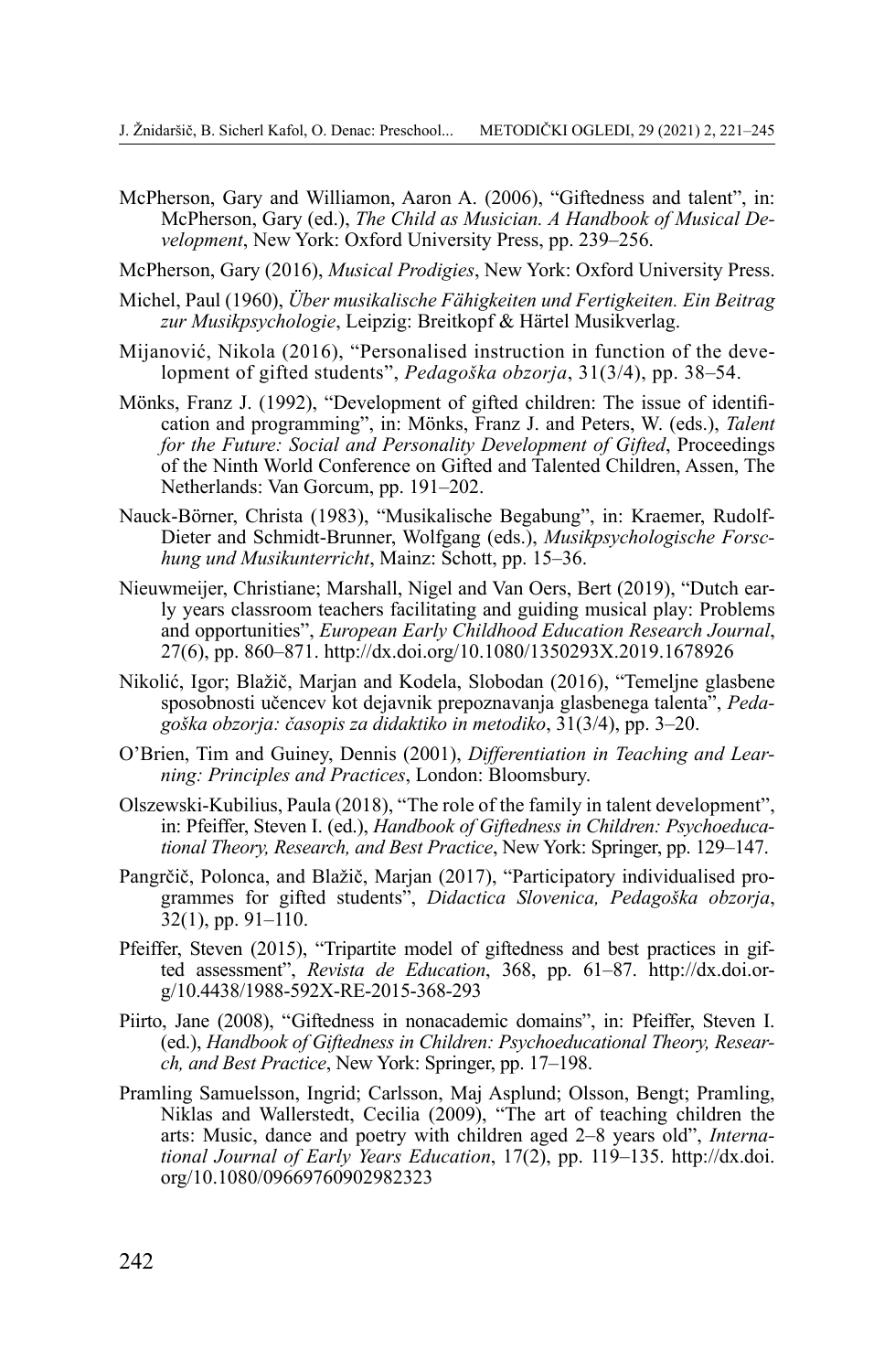- *Professional Guidelines for Modernizing the Concept of Identification of Gifted Children, Pupils and Secondary-school Students and for Working with them* (2019), Ljubljana: Zavod Republike Slovenije za šolstvo.Available at: [https://](https://www.zrss.si/pdf/strokovna_izhodisca_nadarjeni.pdf %5b9) [www.zrss.si/pdf/strokovna\\_izhodisca\\_nadarjeni.pdf](https://www.zrss.si/pdf/strokovna_izhodisca_nadarjeni.pdf %5b9) [9 May 2019]
- Renzulli, Joseph S. (1978), "What makes giftedness? Reexamining a definition", *Phi Delta Kappan*, 60, pp. 180–184.
- Renzulli, Joseph S. (2016), "The three-ring conception of giftedness: A developmental model for promoting creative productivity", in: Reis, Sally (ed.), *Reflections on Gifted Education: Critical Works by Joseph S. Renzulli and Colleagues*, Prufrock Press, pp. 55–90.
- Renzulli, Joseph S. and Delcourt, Marcia A. B. (2013), "Gifted behaviors versus gifted individuals", in: Callahan, Carolyn M. and Hertberg-Davis, Holly L. (eds.), *Fundamentals of Gifted Education: Considering Multiple Perspectives*, Routledge/Taylor & Francis Group, pp. 36–48.
- Rodriguez Garcia-Caro, José I. (2013)*, Opinion of the European Economic and Social Committee on 'Unleashing the potential of children and young people with high intellectual abilities in the European Union'*, Brussels: European Economic and Social Committee. Available at https:// [https://eur-lex.europa.](https://eur-lex.europa.eu/LexUriServ %5b22) [eu/LexUriServ](https://eur-lex.europa.eu/LexUriServ %5b22) [22 March 2020]
- Roth, Heinrich (1980), *Begabung und Lernen*, Stuttgart: Klett-Cotta.
- Ruismäki, Heikki and Tereska, Tarja (2006), "Early childhood musical experiences: Contributing to pre-service elementary teachers self-concept in music and success in music education (during student age)", *European Early Childhood Education Research Journal*, 14(1), pp. 113–130. [http://dx.doi.](http://dx.doi.org/10.1080/13502930685209841) [org/10.1080/13502930685209841](http://dx.doi.org/10.1080/13502930685209841)
- Rutar, Sonja (2013), *Poti do participacije otrok v vzgoji*, Koper: Annales. [http://](http://dx.doi.org/10.1080/13502930685209841) [dx.doi.org/10.1080/13502930685209841](http://dx.doi.org/10.1080/13502930685209841)
- Seashore, Carl E.; Saetveit, Joseph Gehard and Lewis, Don (1960), *The Seashore Measures of Musical Talents*, New York: Psychological Corporation.
- Spearman, Charles (1904), "General intelligence, objectively determined and measured", *American Journal of Psychology*, 15(2), pp. 201–293.
- Stadelmann, Willi (2003), *Frühe Förderung und lebensbegleitendes Lernen im Lichte neuropsychologischer Erkenntnisse*, lecture at the OECD regional seminar for German-speaking countries from September 29 to October 2, 2003 in Vienna. Available at [http://talentstudio.ch/PDF/05-Stadelmann\\_FrueheFoer](http://talentstudio.ch/PDF/05-Stadelmann_FrueheFoerderung.pdf %5b13)[derung.pdf](http://talentstudio.ch/PDF/05-Stadelmann_FrueheFoerderung.pdf %5b13) [13 March 2019]
- Sternberg, Robert J. (2003), *Wisdom, Intelligence, and Creativity, Synthesized*, New York: Cambridge University Press.
- Subotnik, Renata F.; Olszewski-Kubilius, Paula and Worrell, Frank C. (2011), "Rethinking giftedness and gifted education: A proposed direction forward based on psychological science", *Psychological Science in the Public Interest*, 12, pp. 3–54. <http://dx.doi.org/10.1177/1529100611418056>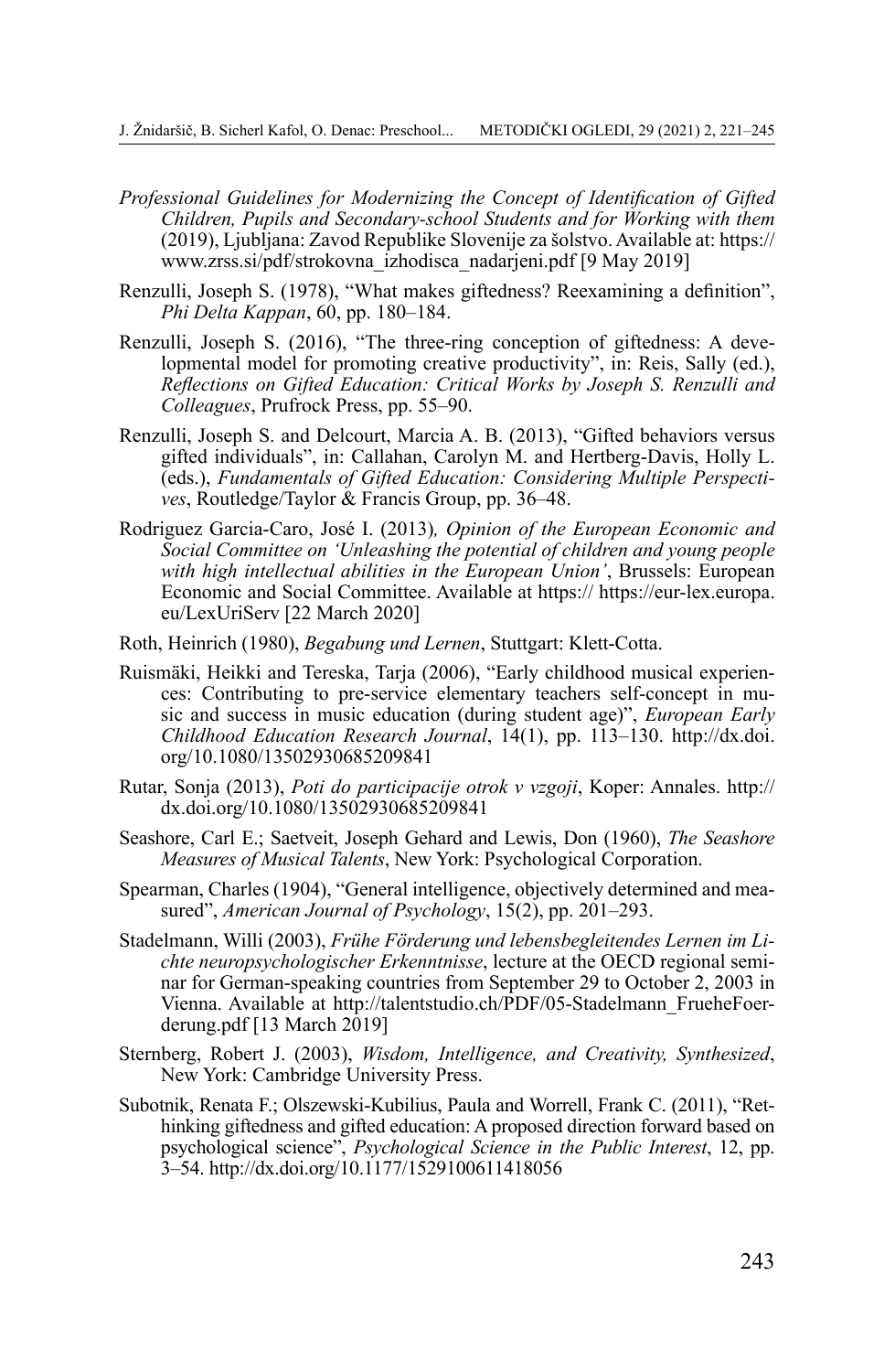- Sutherland, Margaret (2012), *Gifted & Talented in the Early Years: Practical Activities for Children aged 3 to 6* (2nd ed.), London: SAGE Publications.
- Tannenbaum, A. J. (1986). "Giftedness: A psychosocial approach", in: Sternberg, Robert J. and Davidson, Janet E. (eds.), *Conceptions of Giftedness*, Cambridge University Press.
- Terman, Lewis M. (1916), *The Measurement of Intelligence*, Boston: Houghton Mifflin.
- Thurstone, Luis L. (1938), *Primary Mental Abilities*, Chicago: University of Chicago Press, pp. 21–52.
- Winner, Aaron and Valentine, Elizabeth (2000), "Quantity and quality of musical practice as predictors of performance quality", *British Journal of Psychology*, 91, pp. 353–376. <http://dx.doi.org/10.1348/000712600161871>
- Witte, Amanda L.; Kiewra, Kenneth A.; Kasson, Sarah and Perry, Kyle R. (2015), "Parenting talent: A qualitative investigation of the roles parents play in talent development", *Roeper Review Journal on Gifted Education*, 37 (2), pp. 84–96. <http://dx.doi.org/10.1080/02783193.2015.1008091>
- Ziegler, Albert (2005), "The Actiotope Model of giftedness", in: Sternberg, Robert J. and Davidson, Janet E. (eds.), *Conceptions of Giftedness* (2nd ed.), Cambridge: Cambridge University Press, pp. 411–436.
- Zimmerman, Enid (2004), *Artistically and Musically Talented Students*, United States: Corwin Press and the National Association for Gifted Children.